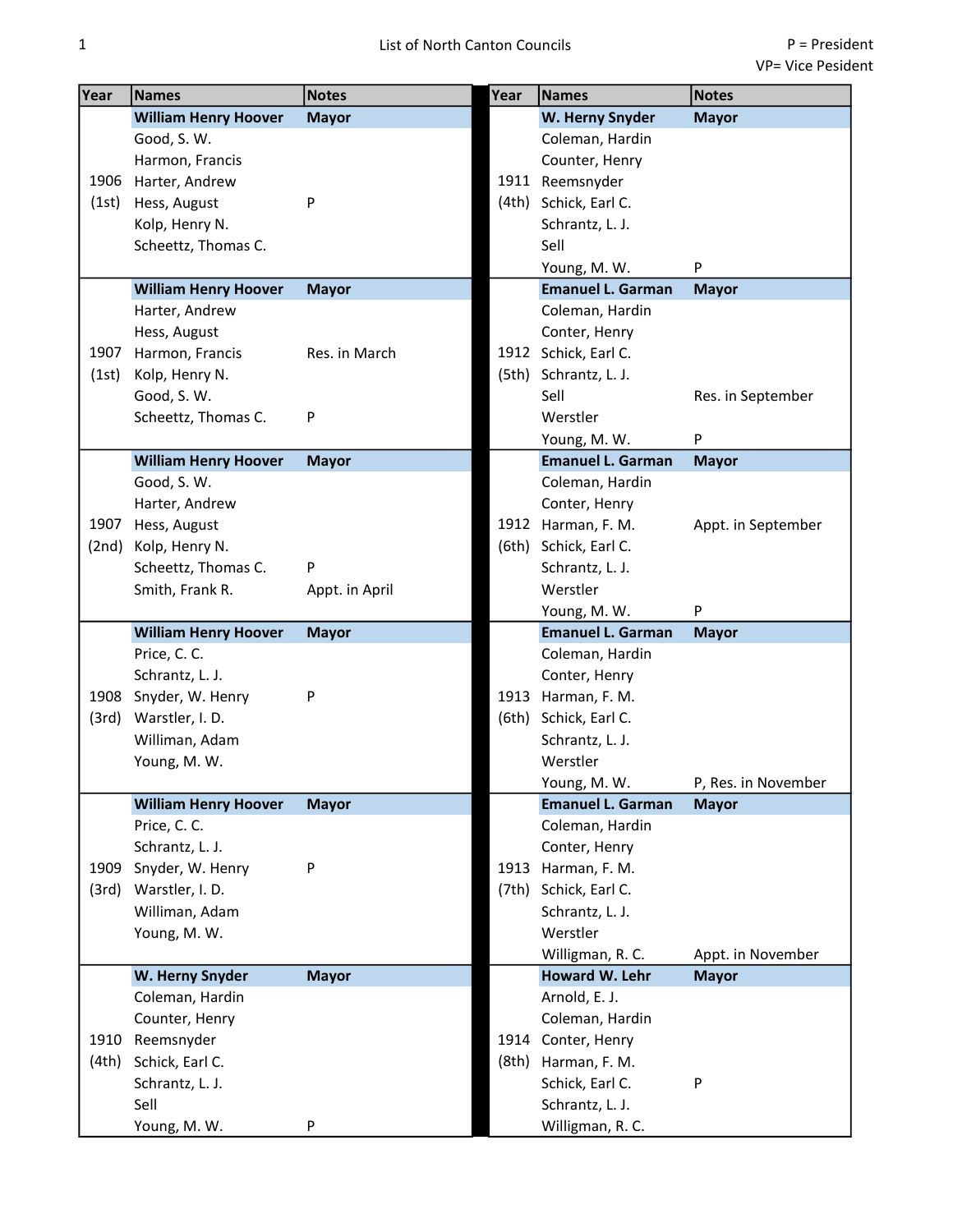| Year  | <b>Names</b>              | <b>Notes</b>           | Year | <b>Names</b>              | <b>Notes</b>                |
|-------|---------------------------|------------------------|------|---------------------------|-----------------------------|
|       | Howard W. Lehr            | <b>Mayor</b>           |      | John B. Mohler            | <b>Mayor (Change to NC)</b> |
|       | Arnold, E. J.             | Res. in January        |      | Bausher, James            |                             |
|       | Coleman, Hardin           |                        |      | Clouser, E. E.            |                             |
|       | 1915 Conter, Henry        |                        |      | 1918 Harman, F. M.        | P                           |
| (8th) | Harman, F. M.             |                        |      | $(13th)$ Schrantz, L. J.  | Res. In April               |
|       | Schick, Earl C.           | P                      |      | Smith, John B.            |                             |
|       | Schrantz, L. J.           |                        |      | Strausser, Charles B.     |                             |
|       | Willigman, R. C.          |                        |      |                           |                             |
|       | Howard W. Lehr            | <b>Mayor</b>           |      | John B. Mohler            | <b>Mayor</b>                |
|       | Coleman, Hardin           |                        |      | Bausher, James            |                             |
|       | Conter, Henry             |                        |      | Clouser, E. E.            |                             |
| 1915  | Harman, F. M.             |                        |      | 1918 Harman, F. M.        | P                           |
| (9th) | Hinkle, William C.        | Appt. in January       |      | (14th) Smith, John B.     |                             |
|       | Schick, Earl C.           | P, Appt. Mayor in July |      | Strausser, Charles B.     |                             |
|       | Schrantz, L. J.           |                        |      | Wise, Altee M.            | Appt. Apr., Res. Oct        |
|       | Willigman, R. C.          |                        |      |                           |                             |
|       | <b>Earl C. Schick</b>     | <b>Mayor</b>           |      | John B. Mohler            | <b>Mayor</b>                |
|       | Hinkle, William C.        |                        |      | Bausher, James            |                             |
|       | Coleman, Hardin           |                        |      | Clouser, E. E.            |                             |
|       | 1915 Conter, Henry        |                        |      | 1918 Harman, F. M.        | P                           |
|       | (10th) Harman, F. M.      |                        |      | (15th) Hinkle, William C. | Appt. in October            |
|       | Schafer, Charles H.       | Appt. in July          |      | Smith, John B.            |                             |
|       | Schrantz, L. J.           |                        |      | Strausser, Charles B.     |                             |
|       | Willigman, R. C.          |                        |      |                           |                             |
|       | Frank C. Wise             | <b>Mayor</b>           |      | John B. Mohler            | <b>Mayor</b>                |
|       | Bausher, James            |                        |      | Bausher, James            | Res. In August              |
|       | Harman, F. M.             |                        |      | Clouser, E. E.            |                             |
| 1916  | Schafer, Charles H.       | P                      | 1919 | Harman, F. M.             | P                           |
|       | (11th) Schrantz, L. J.    |                        |      | (15th) Hinkle, William C. |                             |
|       | Smith, John B.            |                        |      | Smith, John B.            |                             |
|       | Strausser, Charles B.     |                        |      | Strausser, Charles B.     |                             |
|       | Frank C. Wise             | <b>Mayor</b>           |      | John B. Mohler            | <b>Mayor</b>                |
|       | Bausher, James            |                        |      | Clouser, E. E.            |                             |
|       | Harman, F. M.             |                        |      | Harman, F. M.             | P                           |
| 1917  | Schafer, Charles H.       | P, Appt. Mayor in Jan. |      | 1919 Hinkle, William C.   |                             |
|       | (11th) Schrantz, L. J.    |                        |      | (16th) Smith, John B.     |                             |
|       | Smith, John B.            |                        |      | Strausser, Charles B.     | Res. In Spetember           |
|       | Strausser, Charles B.     |                        |      | Taylor, Claude            | Appt. in August             |
|       |                           |                        |      |                           |                             |
|       | <b>Charles H. Schafer</b> | <b>Mayor</b>           |      | John B. Mohler            | <b>Mayor</b>                |
|       | Bausher, James            |                        |      | Clouser, E. E.            |                             |
|       | Harman, F. M.             |                        |      | Harman, F. M.             | P                           |
| 1917  | Mohler, John B.           | Appt. in January       |      | 1919 Hinkle, William C.   |                             |
|       | (12th) Schrantz, L. J.    |                        |      | (17th) Smith, John B.     |                             |
|       | Smith, John B.            |                        |      | Taylor, Claude            |                             |
|       | Strausser, Charles B.     |                        |      | Willigman, R. C.          | Appt. In Spetember          |
|       |                           |                        |      |                           |                             |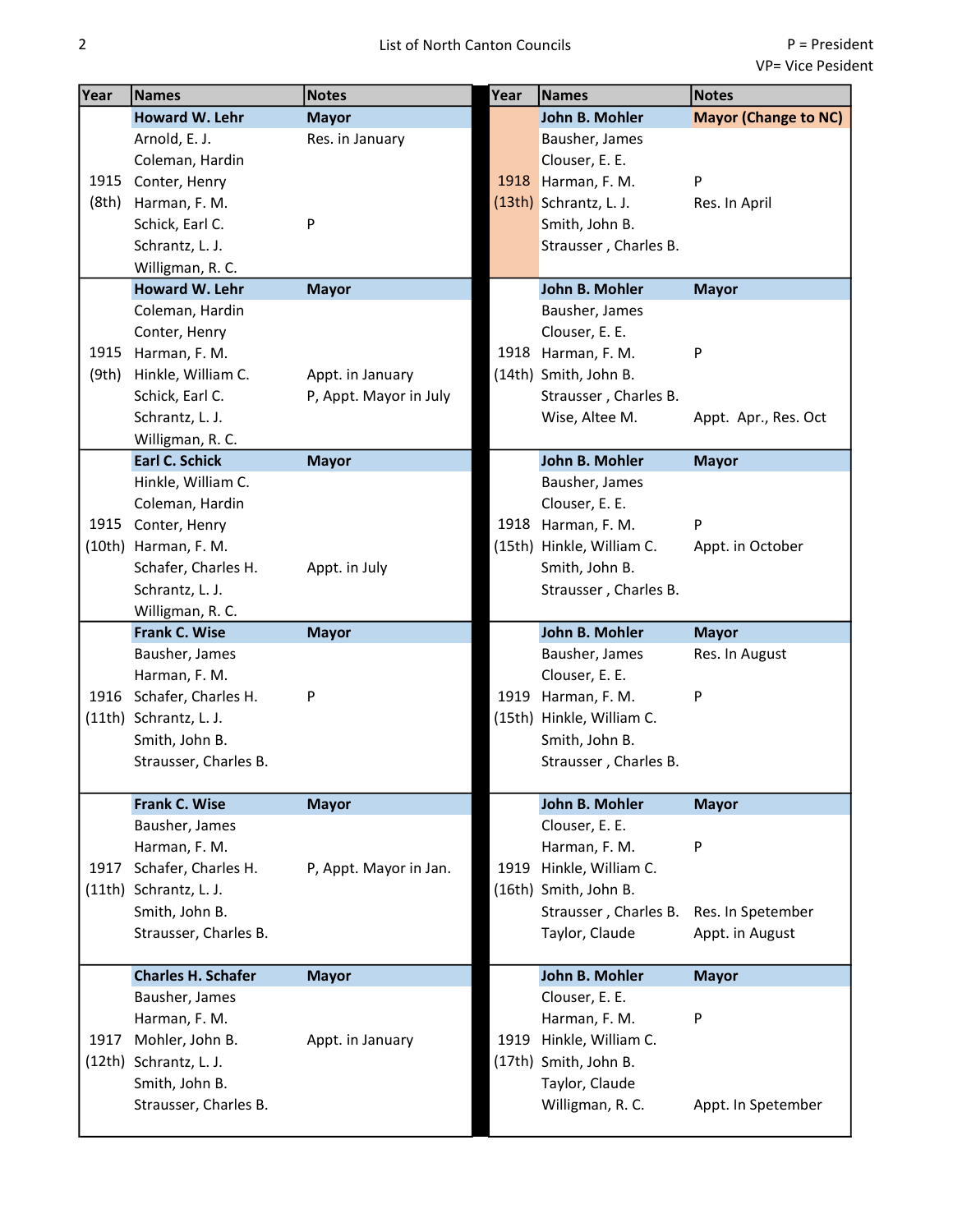| Year | <b>Names</b>            | <b>Notes</b>           | Year                                   | <b>Names</b>               | <b>Notes</b>             |
|------|-------------------------|------------------------|----------------------------------------|----------------------------|--------------------------|
|      | John B. Mohler          | <b>Mayor</b>           |                                        | Lee T. Lewis               | <b>Mayor</b>             |
|      | Clouser, E. E.          | P                      |                                        | Allison, Albert            | Appt. in July            |
|      | Hinkle, William C.      |                        |                                        | Becher, Logan W.           | P                        |
| 1920 | Post, B.R.              |                        | 1923<br>1924<br>1924<br>1924<br>(24th) | Bordner, D. W.             |                          |
|      | (18th) Taylor, Claude   |                        |                                        | (22nd) Evans, Franklin M.  |                          |
|      | Willigman, R. C.        |                        |                                        | LeBeau, J. A.              |                          |
|      | Wilson, R. L.           |                        |                                        | Schick, Paul H.            |                          |
|      | John B. Mohler          | <b>Mayor</b>           |                                        | Lee T. Lewis               | <b>Mayor</b>             |
|      | Clouser, E. E.          | P                      |                                        | Allison, Albert            |                          |
|      | Hinkle, William C.      |                        |                                        | Becher, Logan W.           | P                        |
|      | 1921 Post, B. R.        | Res. in March          |                                        | Bordner, D. W.             |                          |
|      | (18th) Taylor, Claude   |                        |                                        | (22nd) Evans, Franklin M.  | <b>VP</b>                |
|      | Willigman, R. C.        |                        |                                        | LeBeau, J. A.              |                          |
|      | Wilson, R. L.           |                        |                                        | Schick, Paul H.            | Res. In January          |
|      |                         |                        |                                        |                            |                          |
|      | John B. Mohler          | <b>Mayor</b>           |                                        | Lee T. Lewis               | <b>Mayor</b>             |
|      | Clouser, E. E.          | Þ                      |                                        | Allison, Albert            |                          |
|      | Hinkle, William C.      |                        |                                        | Becher, Logan W.           | P, Appt. Mayor in Feb.   |
| 1921 | Taylor, Claude          |                        |                                        | Bordner, D. W.             |                          |
|      | (19th) Willigman, R. C. |                        |                                        | (23rd) Evans, Franklin M.  | <b>VP</b>                |
|      | Wilson, R. L.           |                        |                                        | LeBeau, J. A.              |                          |
|      | Wise, Altee M.          | Appt. in April         |                                        | Storch, Harry A.           | Appt. in January         |
|      | <b>Dudley F. Dillin</b> | <b>Mayor</b>           |                                        | Logan W. Becher            | <b>Mayor</b>             |
|      | Becher, Logan W.        |                        |                                        | Allison, Albert            |                          |
|      | Bordner, D. W.          |                        |                                        | Bordner, D. W.             |                          |
|      | 1922 Evans, Franklin M. |                        |                                        | Evans, Franklin M.         | P                        |
|      | (20th) LeBeau, J. A.    |                        |                                        | LeBeau, J. A.              |                          |
|      | Lewis, Lee T.           | P                      |                                        | Storch, Harry A.           |                          |
|      | Wise, Altee M.          | Res. In April          |                                        | Wolf, Grover               | <b>Appt. in February</b> |
|      | <b>Dudley F. Dillin</b> | <b>Mayor</b>           |                                        | Logan W. Becher            | <b>Mayor</b>             |
|      | Becher, Logan W.        |                        |                                        | Allison, Albert            |                          |
|      | Bordner, D. W.          |                        |                                        | Bordner, D. W.             |                          |
| 1922 | Evans, Franklin M.      |                        | 1925                                   | Evans, Franklin M.         | P                        |
|      | (21st) LeBeau, J. A.    |                        |                                        | (24th) LeBeau, J. A.       |                          |
|      | Lewis, Lee T.           | P                      |                                        | Storch, Harry A.           |                          |
|      | Schick, Paul H.         | Appt. in April         |                                        | Wolf, Grover               |                          |
|      | <b>Dudley F. Dillin</b> | <b>Mayor</b>           |                                        | Logan W. Becher            | <b>Mayor</b>             |
|      | Becher, Logan W.        | <b>VP</b>              |                                        | Baughman, Grace            | 1st Woman on Coucil      |
|      | Bordner, D. W.          |                        |                                        | Evans, Franklin M.         | P                        |
| 1923 | Evans, Franklin M.      |                        | 1926                                   | Mead, Charles              |                          |
|      | (21st) LeBeau, J. A.    |                        |                                        | (25th) Rubright, Dr. M. M. |                          |
|      | Lewis, Lee T.           | P, Appt. Mayor in July |                                        | Schafer, Charles H.        |                          |
|      | Schick, Paul H.         |                        |                                        | Wolf, Grover               |                          |
|      |                         |                        |                                        |                            |                          |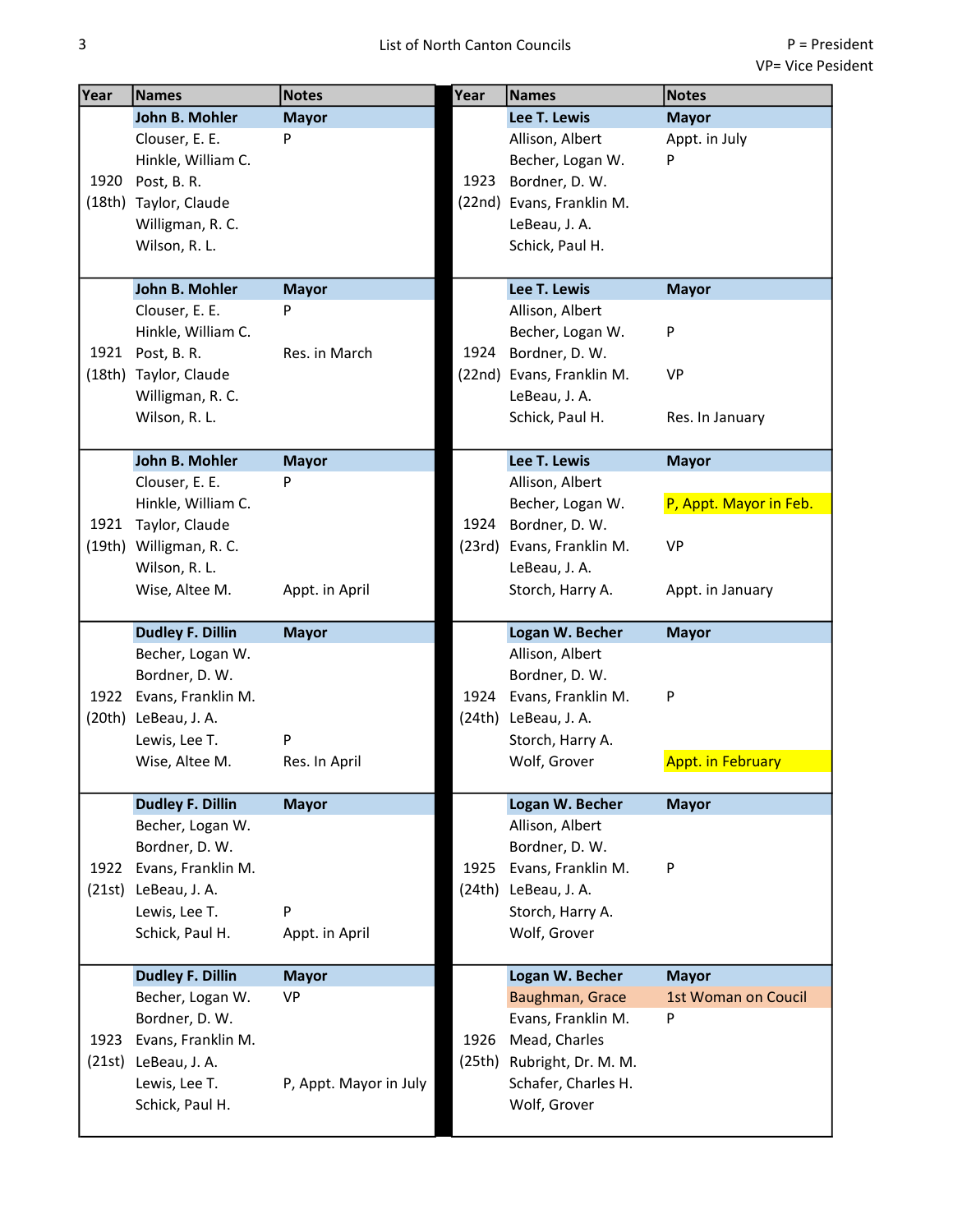| Year   | Names                                      | <b>Notes</b>        | Year   | Names                                  | <b>Notes</b>    |
|--------|--------------------------------------------|---------------------|--------|----------------------------------------|-----------------|
|        | Logan W. Becher                            | <b>Mayor</b>        |        | Orrin E. Wolf                          | <b>Mayor</b>    |
|        | Baughman, Grace                            | 1st Woman on Coucil |        | Baab, Albert E.                        |                 |
|        | Evans, Franklin M.                         | P                   |        | Braucher, L. W.                        | ${\sf P}$       |
| 1927   | Mead, Charles                              |                     | 1931   | Harman, Henry H.                       |                 |
|        | (25th) Rubright, Dr. M. M.                 |                     | (28th) | Mansfield, James H.                    |                 |
|        | Schafer, Charles H.                        |                     |        | Smith, John B.                         |                 |
|        | Wolf, Grover                               |                     |        | Snyder, John J.                        | Died in August  |
|        |                                            |                     |        |                                        |                 |
|        | Logan W. Becher                            | <b>Mayor</b>        |        | <b>Orrin E. Wolf</b>                   | <b>Mayor</b>    |
|        | Baughman, Grace                            | 1st Woman on Coucil |        | Baab, Albert E.                        | ${\sf P}$       |
|        | Evans, Frabnklin M.                        | P                   |        | Braucher, L. W.                        |                 |
| 1928   | Mead, Charles                              |                     | 1931   | Harman, Henry H.                       |                 |
|        | (25th) Rubright, Dr. M. M.                 |                     | (39th) | Mansfield, James H.                    |                 |
|        | Schafer, Charles H.<br>Wolf, Grover        |                     |        | Shook, John J.<br>Smith, John B.       | Appt. in August |
|        |                                            |                     |        |                                        |                 |
|        | Logan W. Becher                            | <b>Mayor</b>        |        | <b>Franklin M. Evans</b>               | <b>Mayor</b>    |
|        | Baughman, Grace                            | 1st Woman on Coucil |        | Baab, Albert E.                        |                 |
|        | Evans, Franklin M.                         | P                   |        | Becher, Logan W.                       |                 |
| 1929   | Mead, Charles                              |                     | 1932   | Gill, Orrin F.                         |                 |
|        | (25th) Rubright, Dr. M. M.                 |                     | (30th) | Mansfield, James H.                    |                 |
|        | Schafer, Charles H.                        |                     |        | Smith, John B.                         | P               |
|        | Wolf, Grover                               | Res. in April       |        | Waltenbaugh, L. Earl                   |                 |
|        |                                            |                     |        |                                        |                 |
|        | Logan W. Becher                            | <b>Mayor</b>        |        | <b>Franklin M. Evans</b>               | <b>Mayor</b>    |
|        | Baughman, Grace                            | 1st Woman on Coucil |        | Baab, Albert E.                        |                 |
|        | Evans, Franklin M.                         | P                   |        | Becher, Logan W.                       |                 |
| 1929   | Mead, Charles                              |                     | 1933   | Gill, Orrin F.                         |                 |
| (26th) | Rubright, Dr. M. M.<br>Schafer, Charles H. |                     | (30th) | Mansfield, James H.                    | P               |
|        | Shriver, Edward                            | Appt. in April      |        | Smith, John B.<br>Waltenbaugh, L. Earl |                 |
|        |                                            |                     |        |                                        |                 |
|        | <b>Orrin E. Wolf</b>                       | <b>Mayor</b>        |        | <b>Franklin M. Evans</b>               | <b>Mayor</b>    |
|        | Braucher, L. W.                            | P                   |        | Baab, Albert E.                        |                 |
|        | Curry, Gordon C.                           | Res. In December    |        | Becher, Logan W.                       | P               |
| 1930   | Harman, Henry H.                           |                     | 1934   | Gill, Orrin F.                         |                 |
|        | (27th) Mansfield, James H.                 |                     |        | (30th) Mansfield, James H.             |                 |
|        | Smith, John B.                             |                     |        | Smith, John B.                         |                 |
|        | Snyder, John J.                            |                     |        | Waltenbaugh, L. Earl                   |                 |
|        | <b>Orrin E. Wolf</b>                       | <b>Mayor</b>        |        | <b>Franklin M. Evans</b>               | <b>Mayor</b>    |
|        | Baab, Albert E.                            | Appt. in December   |        | Baab, Albert E.                        |                 |
|        | Braucher, L. W.                            | P                   |        | Becher, Logan W.                       | P               |
| 1930   | Harman, Henry H.                           |                     | 1935   | Gill, Orrin F.                         |                 |
|        | (28th) Mansfield, James H.                 |                     | (30th) | Mansfield, James H.                    |                 |
|        | Smith, John B.                             |                     |        | Smith, John B.                         |                 |
|        | Snyder, John J.                            |                     |        | Waltenbaugh, L. Earl                   |                 |
|        |                                            |                     |        |                                        |                 |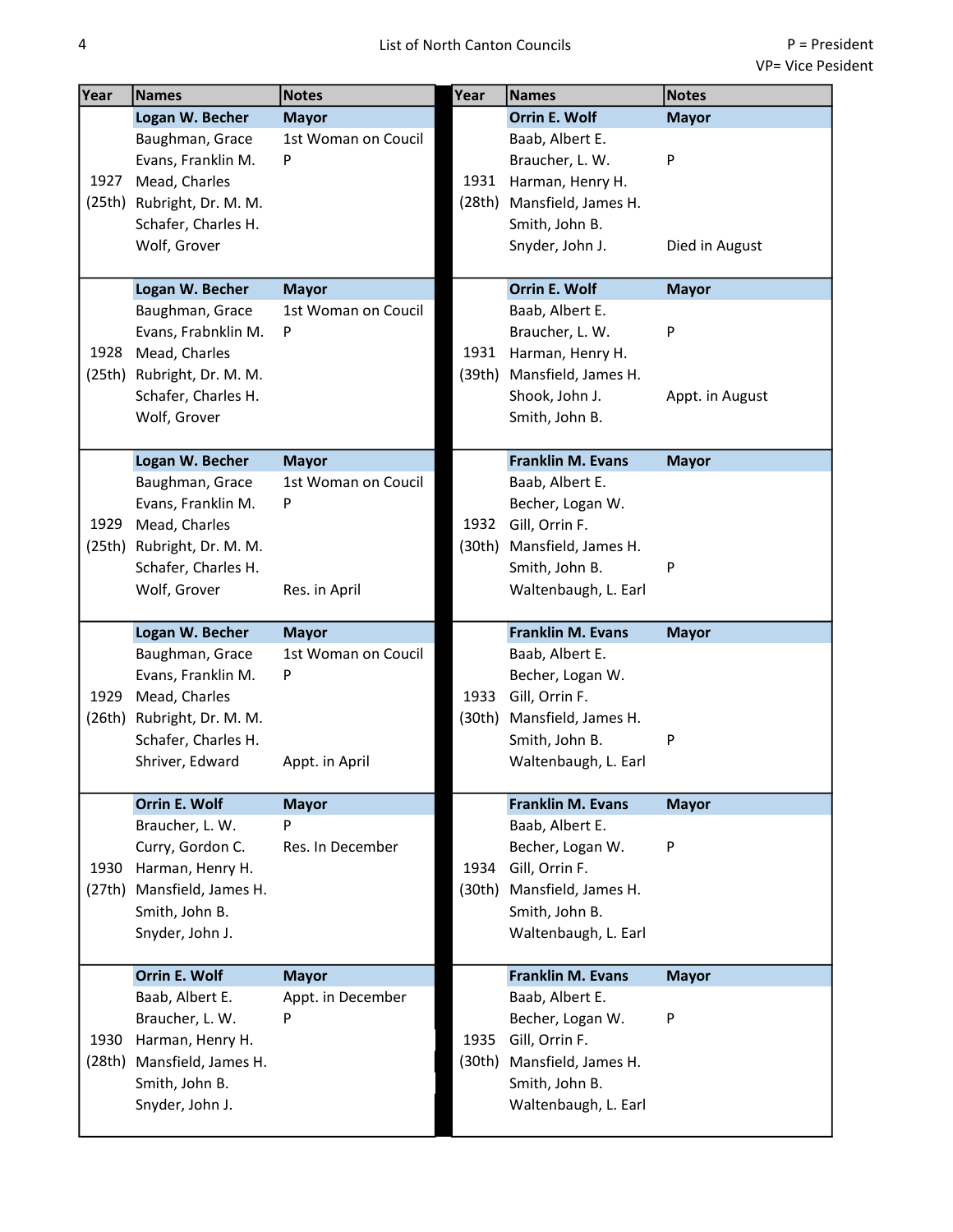| Year   | <b>Names</b>                           | <b>Notes</b> | Year           | <b>Names</b>                         | <b>Notes</b>      |
|--------|----------------------------------------|--------------|----------------|--------------------------------------|-------------------|
|        | <b>Franklin M. Evans</b>               | <b>Mayor</b> |                | <b>Guy W. Price</b>                  | <b>Mayor</b>      |
|        | Baab, Albert E.                        |              |                | Baab, Albert E.                      |                   |
|        | Becher, Logan W.                       | P            |                | Becher, Logan W.                     |                   |
| 1935   | Gill, Orrin F.                         |              | 1941           | Gill, Orrin F.                       | P                 |
|        | (30th) Mansfield, James H.             |              | (33rd)         | Ginther, Henry J.                    |                   |
|        | Smith, John B.                         |              |                | Shook, John J.                       |                   |
|        | Waltenbaugh, L. Earl                   |              |                | Zengler, Howard L.                   |                   |
|        |                                        |              |                |                                      |                   |
|        | <b>Franklin M. Evans</b>               | <b>Mayor</b> |                | <b>Guy W. Price</b>                  | <b>Mayor</b>      |
|        | Baab, Albert E.                        |              |                | Becher, Logan W.                     |                   |
|        | Becher, Logan W.                       | P            |                | Gill, Orrin F.                       | P                 |
| 1936   | Gill, Orrin F.                         |              | 1942           | Ginther, Henry J.                    |                   |
| (31st) | Ginther, Henry J.                      |              |                | (34th) Jester, Otic C.               |                   |
|        | Shook, John J.                         |              |                | Shook, John J.                       |                   |
|        | Waltenbaugh, L. Earl                   |              |                | Zengler, Howard L.                   |                   |
|        | <b>Franklin M. Evans</b>               |              |                | <b>Guy W. Price</b>                  |                   |
|        | Baab, Albert E.                        | <b>Mayor</b> |                | Becher, Logan W.                     | <b>Mayor</b>      |
|        | Becher, Logan W.                       | P            |                | Gill, Orrin F.                       | P                 |
| 1937   | Gill, Orrin F.                         |              | 1943           | Ginther, Henry J.                    |                   |
| (31st) | Ginther, Henry J.                      |              |                | (34th) Jester, Otic C.               |                   |
|        | Shook, John J.                         |              |                | Shook, John J.                       | Died in January   |
|        | Waltenbaugh, L. Earl                   |              |                |                                      |                   |
|        |                                        |              |                | Zengler, Howard L.                   |                   |
|        | <b>Franklin M. Evans</b>               | <b>Mayor</b> |                | <b>Guy W. Price</b>                  | <b>Mayor</b>      |
|        | Baab, Albert E.                        |              |                | Becher, Logan W.                     |                   |
|        | Becher, Logan W.                       |              |                | Gill, Orrin F.                       | P                 |
| 1938   | Gill, Orrin F.                         |              | 1943           | Ginther, Henry J.                    | Res. In February  |
|        | (32nd) Ginther, Henry J.               |              | (35th)         | Jester, Otic C.                      |                   |
|        | Shook, John J.                         |              |                | Wenger, Roy B.                       | Appt. in January  |
|        | Waltenbaugh, L. Earl                   | P            |                | Zengler, Howard L.                   |                   |
|        |                                        |              |                |                                      |                   |
|        | <b>Franklin M. Evans</b>               | <b>Mayor</b> |                | <b>Guy W. Price</b>                  | <b>Mayor</b>      |
|        | Baab, Albert E.                        |              |                | Becher, Logan W.                     |                   |
|        | Becher, Logan W.                       |              |                | Gill, Orrin F.                       | P                 |
| 1939   | Gill, Orrin F.                         |              | 1943<br>(36th) | Jester, Otic C.                      |                   |
|        | (32nd) Ginther, Henry J.               |              |                | Starks, Emery E.                     | Appt. in February |
|        | Shook, John J.<br>Waltenbaugh, L. Earl | P            |                | Wenger, Roy B.<br>Zengler, Howard L. |                   |
|        |                                        |              |                |                                      |                   |
|        | <b>Guy W. Price</b>                    | <b>Mayor</b> |                | <b>Guy W. Price</b>                  | <b>Mayor</b>      |
|        | Baab, Albert E.                        |              |                | Becher, Logan W.                     |                   |
|        | Becher, Logan W.                       |              |                | Gill, Orrin F.                       |                   |
| 1940   | Gill, Orrin F.                         | P            | 1944           | Ginther, Henry J.                    |                   |
|        | (33rd) Ginther, Henry J.               |              |                | (37th) Jester, Otic C.               | P                 |
|        | Shook, John J.                         |              |                | Starks, Emery E.                     |                   |
|        | Zengler, Howard L.                     |              |                | Wenger, Roy B.                       |                   |
|        |                                        |              |                |                                      |                   |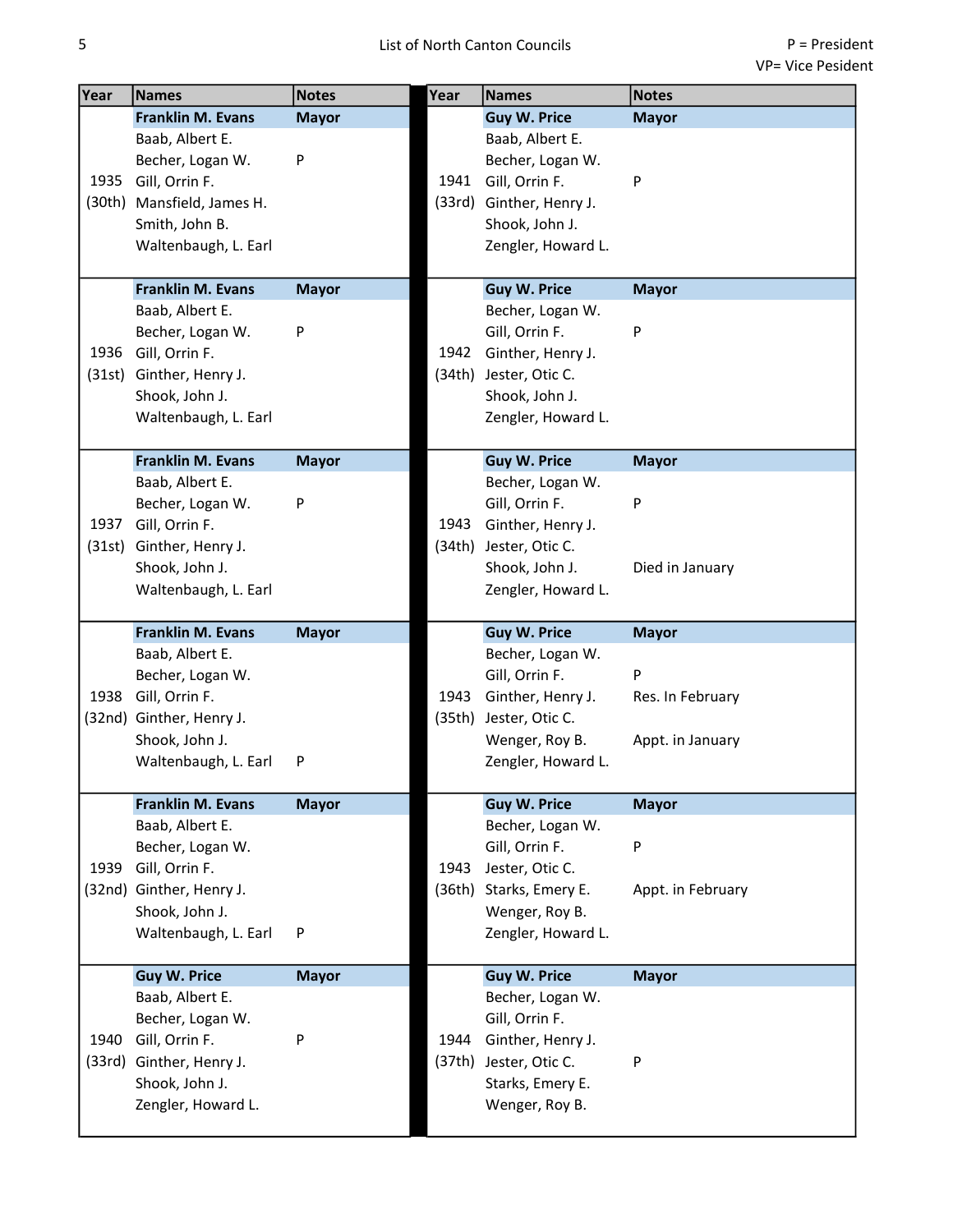| Year | <b>Names</b>              | <b>Notes</b>   | Year   | <b>Names</b>              | <b>Notes</b>                   |
|------|---------------------------|----------------|--------|---------------------------|--------------------------------|
|      | <b>Guy W. Price</b>       | <b>Mayor</b>   |        | <b>Franklin M. Evans</b>  | <b>Mayor</b>                   |
|      | Becher, Logan W.          | Res. In March  |        | Bixler, Milo E.           |                                |
|      | Gill, Orrin F.            |                |        | Boettler, Glenn C.        |                                |
| 1945 | Ginther, Henry J.         |                | 1950   | Cline, G. Harrison        |                                |
|      | (37th) Jester, Otic C.    | P              | (40th) | Graybill, Wayne E.        |                                |
|      | Starks, Emery E.          |                |        | Greenho, Claron S.        |                                |
|      | Wenger, Roy B.            |                |        | Price, Guy W.             | P, Appt. Mayor in May          |
|      |                           |                |        |                           |                                |
|      | <b>Guy W. Price</b>       | <b>Mayor</b>   |        | <b>Guy W. Price</b>       | <b>Mayor</b>                   |
|      | Boettler, Glenn C.        | Appt. In March |        | Bixler, Milo E.           |                                |
|      | Gill, Orrin F.            |                |        | Boettler, Glenn C.        |                                |
| 1945 | Ginther, Henry J.         |                | 1950   | Cline, G. Harrison        |                                |
|      | (38th) Jester, Otic C.    | P              | (41st) | Evans, Raymond B.         | Appt. May, P, Appt. Mayor June |
|      | Starks, Emery E.          |                |        | Graybill, Wayne E.        |                                |
|      | Wenger, Roy B.            |                |        | Greenho, Claron S.        |                                |
|      |                           |                |        |                           |                                |
|      | <b>Guy W. Price</b>       | <b>Mayor</b>   |        | <b>Raymond B. Evans</b>   | <b>Mayor</b>                   |
|      | Boettler, Glenn C.        |                |        | Bixler, Milo E.           |                                |
|      | Gill, Orrin F.            |                |        | Boettler, Glenn C.        |                                |
| 1946 | Ginther, Henry J.         |                | 1950   | Cline, G. Harrison        |                                |
|      | (38th) Jester, Otic C.    | P              |        | (42nd) Graybill, Wayne E. |                                |
|      | Starks, Emery E.          |                |        | Greenho, Claron S.        |                                |
|      | Wenger, Roy B.            |                |        | Price, Guy W.             | Appt. in June, P               |
|      |                           |                |        |                           |                                |
|      | <b>Guy W. Price</b>       | <b>Mayor</b>   |        | <b>Raymond B. Evans</b>   | <b>Mayor</b>                   |
|      | Boettler, Glenn C.        |                |        | Bixler, Milo E.           |                                |
|      | Gill, Orrin F.            |                |        | Boettler, Glenn C.        |                                |
| 1947 | Ginther, Henry J.         |                | 1951   | Cline, G. Harrison        |                                |
|      | (38th) Jester, Otic C.    | P              | (43rd) | Graybill, Wayne E.        | <b>VP</b>                      |
|      | Starks, Emery E.          |                |        | Greenho, Claron S.        |                                |
|      | Wenger, Roy B.            |                |        | Price, Guy W.             | P, Died in March               |
|      |                           |                |        |                           |                                |
|      | <b>Guy W. Price</b>       | <b>Mayor</b>   |        | <b>Raymond B. Evans</b>   | <b>Mayor</b>                   |
|      | Bixler, Milo E.           |                |        | Bixler, Milo E.           | Res. in April                  |
|      | Boettler, Glenn C.        |                |        | Boettler, Glenn C.        |                                |
| 1948 | Gill, Orrin F.            |                | 1951   | Christian, Richard A.     | Appt. in March                 |
|      | (39th) Greenho, Claron S. |                |        | (44th) Cline, G. Harrison |                                |
|      | Hoag, William J. Jr.      |                |        | Graybill, Wayne E.        | P                              |
|      | Jester, Otic C.           | P              |        | Greenho, Claron S.        |                                |
|      | <b>Guy W. Price</b>       | <b>Mayor</b>   |        | <b>Raymond B. Evans</b>   | <b>Mayor</b>                   |
|      | Bixler, Milo E.           |                |        | Boettler, Glenn C.        |                                |
|      | Boettler, Glenn C.        |                |        | Christian, Richard A.     |                                |
| 1949 | Gill, Orrin F.            |                | 1951   | Cline, G. Harrison        |                                |
|      | (39th) Greenho, Claron S. |                |        | (45th) Graybill, Wayne E. | P                              |
|      | Hoag, William J. Jr.      |                |        | Greenho, Claron S.        |                                |
|      | Jester, Otic C.           | P              |        | Zielasko, Gus W.          | Appt. in April                 |
|      |                           |                |        |                           |                                |
|      |                           |                |        |                           |                                |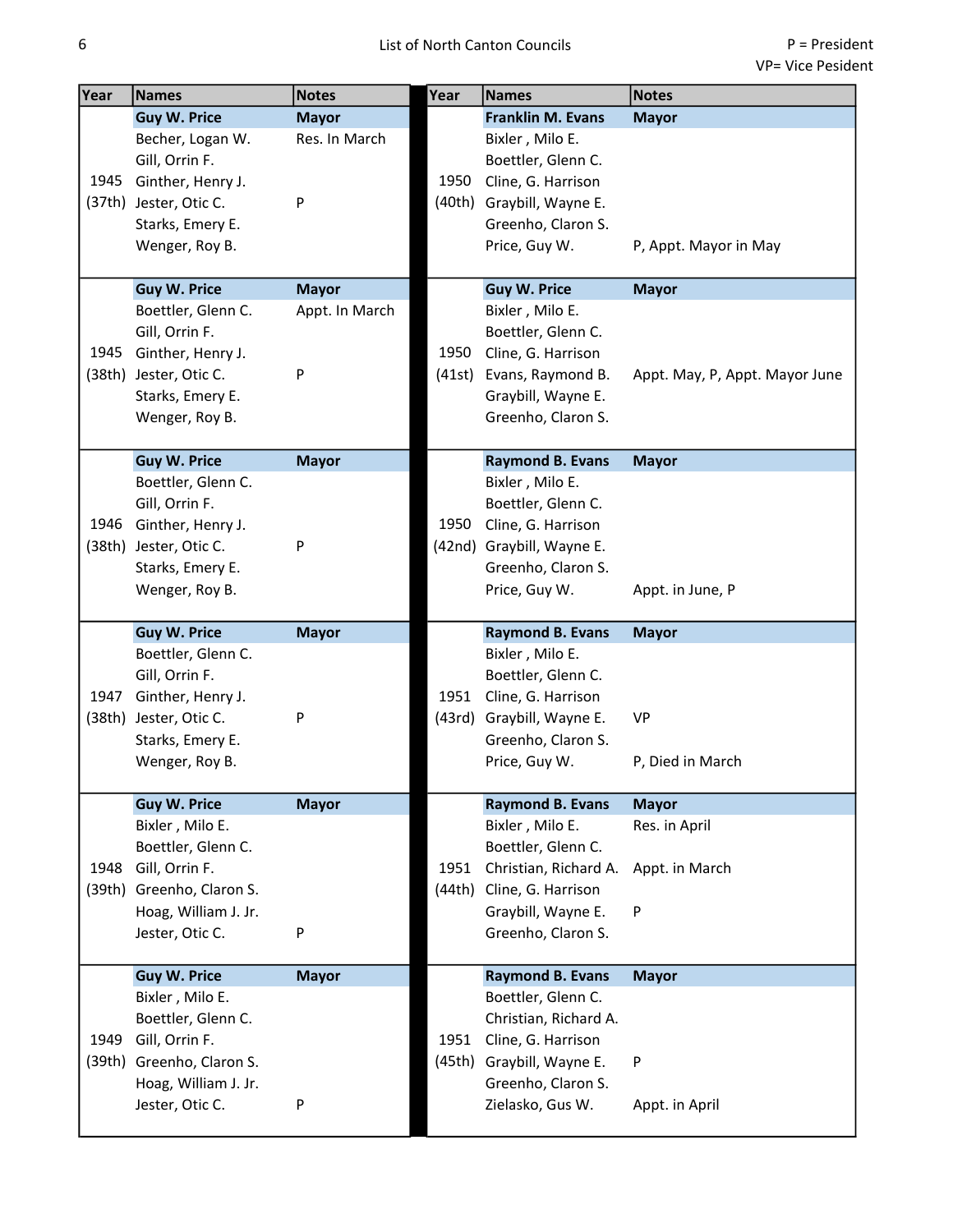| Year | <b>Names</b>                                  | <b>Notes</b>      | Year | <b>Names</b>                                     | Notes             |
|------|-----------------------------------------------|-------------------|------|--------------------------------------------------|-------------------|
|      | <b>Raymond B. Evans</b>                       | <b>Mayor</b>      |      | <b>Raymond B. Evans</b>                          | <b>Mayor</b>      |
|      | Boettler, Glenn C.                            |                   |      | Boettler, Glenn C.                               |                   |
|      | Christian, Richard A.                         | Res. In August    |      | Strausser, Charles B.                            | P                 |
|      | 1952 Cline, G. Harrison                       |                   | 1956 | Swindell, George W.                              |                   |
|      | (46th) Garybill, Wayne E.                     | P                 |      | (49th) Weber, John G.                            | Res. in August    |
|      | Strausser, Charles B.                         |                   |      | Wehl, Glenn E.                                   |                   |
|      | Wehl, Glenn E.                                |                   |      | Youtz, Russel C.                                 |                   |
|      |                                               |                   |      |                                                  |                   |
|      | <b>Raymond B. Evans</b>                       | <b>Mayor</b>      |      | <b>Raymond B. Evans</b>                          | <b>Mayor</b>      |
|      | Boettler, Glenn C.                            |                   |      | Boettler, Glenn C.                               |                   |
|      | Cline, G. Harrison                            |                   |      | Karlo, Michael                                   | Appt. in August   |
| 1952 | Garybill, Wayne E.                            | P                 | 1956 | Strausser, Charles B.                            | P                 |
|      | (47th) Greenho, Claron S.                     | Appt. in August   |      | (50th) Swindell, George W.                       |                   |
|      | Strausser, Charles B.                         |                   |      | Wehl, Glenn E.                                   |                   |
|      | Wehl, Glenn E.                                |                   |      | Youtz, Russel C.                                 |                   |
|      | <b>Raymond B. Evans</b>                       | <b>Mayor</b>      |      | <b>Raymond B. Evans</b>                          | <b>Mayor</b>      |
|      | Boettler, Glenn C.                            |                   |      | Boettler, Glenn C.                               |                   |
|      | Cline, G. Harrison                            |                   |      | Karlo, Michael                                   |                   |
|      | 1953 Garybill, Wayne E.                       | P                 | 1957 | Strausser, Charles B.                            | P                 |
|      | (47th) Greenho, Claron S.                     |                   |      | (50th) Swindell, George W.                       |                   |
|      | Strausser, Charles B.                         |                   |      | Wehl, Glenn E.                                   |                   |
|      | Wehl, Glenn E.                                |                   |      | Youtz, Russel C.                                 |                   |
|      |                                               |                   |      |                                                  |                   |
|      | <b>Raymond B. Evans</b>                       | <b>Mayor</b>      |      | <b>George W. Swindell</b>                        | <b>Mayor</b>      |
|      | Boettler, Glenn C.                            |                   |      | Newbauer, Donald F.                              |                   |
|      | Garybill, Wayne E.                            |                   |      | Schiltz, Evan B.                                 |                   |
| 1954 | Strausser, Charles B.                         | P                 | 1958 | Strausser, Charles B.                            | P                 |
|      | (48th) Swindell, George W.                    |                   |      | (51st) Weber, John G.                            |                   |
|      | Weber, John G.                                |                   |      | Wehl, Glenn E.                                   | Res. in February  |
|      | Wehl, Glenn E.                                |                   |      | Youtz, Russel C.                                 |                   |
|      |                                               |                   |      |                                                  |                   |
|      | <b>Raymond B. Evans</b><br>Boettler, Glenn C. | <b>Mayor</b>      |      | <b>George W. Swindell</b><br>Newbauer, Donald F. | <b>Mayor</b>      |
|      | Garybill, Wayne E.                            | Res. In February  |      | Schiltz, Evan B.                                 |                   |
| 1955 | Strausser, Charles B.                         | P                 | 1958 | Selinsky, Alva                                   | Appt. in February |
|      | (48th) Swindell, George W.                    |                   |      | (52nd) Strausser, Charles B.                     | P                 |
|      | Weber, John G.                                |                   |      | Weber, John G.                                   |                   |
|      | Wehl, Glenn E.                                |                   |      | Youtz, Russel C.                                 |                   |
|      |                                               |                   |      |                                                  |                   |
|      | <b>Raymond B. Evans</b>                       | <b>Mayor</b>      |      | <b>George W. Swindell</b>                        | <b>Mayor</b>      |
|      | Boettler, Glenn C.                            |                   |      | Newbauer, Donald F.                              |                   |
|      | Strausser, Charles B.                         | P                 |      | Schiltz, Evan B.                                 |                   |
| 1955 | Swindell, George W.                           |                   | 1959 | Selinsky, Alva                                   |                   |
|      | (49th) Weber, John G.                         |                   |      | (52nd) Strausser, Charles B.                     | P                 |
|      | Wehl, Glenn E.                                |                   |      | Weber, John G.                                   |                   |
|      | Youtz, Russel C.                              | Appt. in February |      | Youtz, Russel C.                                 |                   |
|      |                                               |                   |      |                                                  |                   |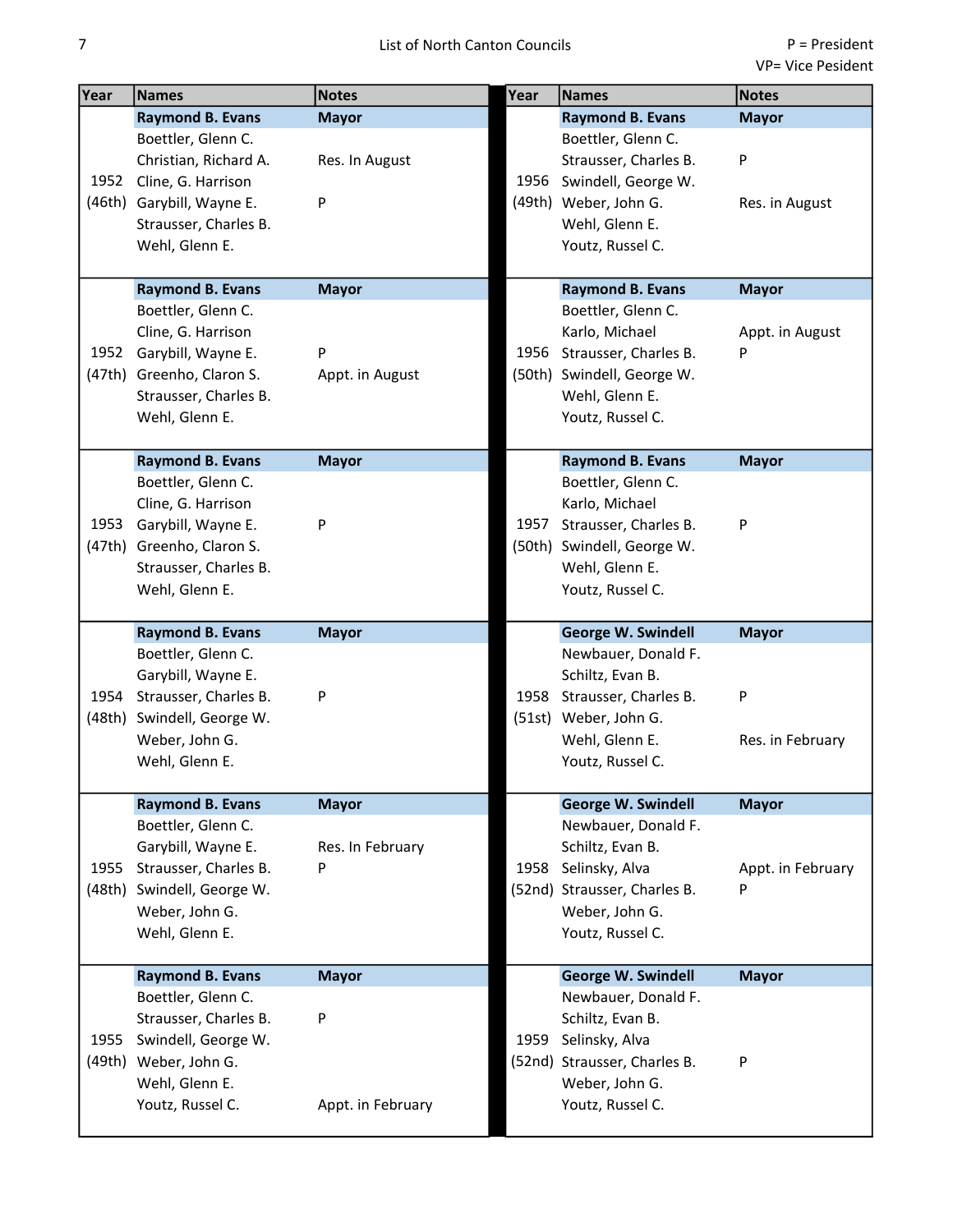| Year   | <b>Names</b>                   | <b>Notes</b>                  | Year   | <b>Names</b>                | <b>Notes</b>   |
|--------|--------------------------------|-------------------------------|--------|-----------------------------|----------------|
|        | <b>George W. Swindell</b>      | <b>Mayor</b>                  |        | <b>Charles B. Strausser</b> | <b>Mayor</b>   |
|        | Newbauer, Donald F.            |                               |        | Bishop, Lawrence L.         | W1             |
|        | Schiltz, Evan B.               |                               |        | Greer, J. Bert              | W4             |
| 1960   | Strausser, Charles B.          | P                             | 1966   | Nelson, J. C.               | W <sub>3</sub> |
|        | (53rd) Waltenbaugh, Richard G. |                               |        | (56th) Schiltz, Evan B.     | AL, P          |
|        | Weber, John G.                 |                               |        | Sponseller, Carl O.         | AL, VP         |
|        | Youtz, Russel C.               |                               |        | Warburton, Howard           | AL             |
|        |                                |                               |        | Youtz, Russel C.            | W <sub>2</sub> |
|        | <b>George W. Swindell</b>      | <b>Mayor (Becomes City)</b>   |        | <b>Charles B. Strausser</b> | <b>Mayor</b>   |
|        | Newbauer, Donald F.            |                               |        | Bishop, Lawrence L.         | W1             |
|        | Schiltz, Evan B.               |                               |        | Greer, J. Bert              | W4             |
| 1961   | Strausser, Charles B.          | P                             | 1967   | Nelson, J. C.               | W <sub>3</sub> |
|        | (53rd) Waltenbaugh, Richard G. |                               |        | (56th) Schiltz, Evan B.     | AL, P          |
|        | Weber, John G.                 |                               |        | Sponseller, Carl O.         | AL, VP         |
|        | Youtz, Russel C.               |                               |        | Warburton, Howard           | AL             |
|        |                                |                               |        | Youtz, Russel C.            | W <sub>2</sub> |
|        | <b>George W. Swindell</b>      | <b>Mayor (Charter Starts)</b> |        | <b>Charles B. Strausser</b> | <b>Mayor</b>   |
|        | Nelson, J. C.                  | W <sub>3</sub>                |        | Johnson, David W.           | W <sub>2</sub> |
|        | Newbauer, Donald F.            | W4                            |        | Mutchmore, William I.       | W4             |
| 1962   | Schiltz, Evan B.               | AL                            | 1968   | Nelson, J. C.               | W <sub>3</sub> |
| (54th) | Sponseller, Carl O.            | AL, VP                        |        | (57th) Schiltz, Evan B.     | AL, P          |
|        | Strausser, Charles B.          | AL, P                         |        | Sponseller, Carl O.         | AL, VP         |
|        | Waltenbaugh, Richard G.        | W1                            |        | Waltenbaugh, Richard G.     | W1             |
|        | Youtz, Russel C.               | W <sub>2</sub>                |        | Warburton, Howard           | AL             |
|        | <b>George W. Swindell</b>      | <b>Mayor</b>                  |        | <b>Charles B. Strausser</b> | <b>Mayor</b>   |
|        | Nelson, J. C.                  | W3                            |        | Johnson, David W.           | W <sub>2</sub> |
|        | Newbauer, Donald F.            | W4                            |        | Mutchmore, William I.       | W4             |
| 1963   | Schiltz, Evan B.               | AL                            | 1969   | Nelson, J. C.               | W <sub>3</sub> |
|        | (54th) Sponseller, Carl O.     | AL, VP                        | (57th) | Schiltz, Evan B.            | AL, P          |
|        | Strausser, Charles B.          | AL, P                         |        | Sponseller, Carl O.         | AL, VP         |
|        | Waltenbaugh, Richard G.        | W1                            |        | Waltenbaugh, Richard G. W1  |                |
|        | Youtz, Russel C.               | W <sub>2</sub>                |        | Warburton, Howard           | AL             |
|        | <b>Charles B. Strausser</b>    | <b>Mayor</b>                  |        | <b>Charles B. Strausser</b> | <b>Mayor</b>   |
|        | Baines, William                | W1                            |        | Maag, Glenn A.              | W1             |
|        | Greer, J. Bert                 | W4                            |        | Mutchmore, William I.       | W4             |
| 1964   | Nelson, J. C.                  | W3                            | 1970   | Nelson, J. C.               | W <sub>3</sub> |
| (55th) | Schiltz, Evan B.               | AL, P                         |        | (58th) Schiltz, Evan B.     | AL, P          |
|        | Sponseller, Carl O.            | AL, VP                        |        | Sponseller, Carl O.         | AL, VP         |
|        | Warburton, Howard              | AL                            |        | Warburton, Howard           | AL             |
|        | Youtz, Russel C.               | W <sub>2</sub>                |        | Wells, Joseph G.            | W <sub>2</sub> |
|        | <b>Charles B. Strausser</b>    | <b>Mayor</b>                  |        | <b>Charles B. Strausser</b> | <b>Mayor</b>   |
|        | Baines, William                | W1                            |        | Maag, Glenn A.              | W1             |
|        | Greer, J. Bert                 | W4                            |        | Mutchmore, William I.       | W4             |
| 1965   | Nelson, J. C.                  | W <sub>3</sub>                | 1971   | Nelson, J. C.               | W <sub>3</sub> |
| (55th) | Schiltz, Evan B.               | AL, P                         | (58th) | Schiltz, Evan B.            | AL, P          |
|        | Sponseller, Carl O.            | AL, VP                        |        | Sponseller, Carl O.         | AL, VP         |
|        | Warburton, Howard              | AL                            |        | Warburton, Howard           | AL             |
|        | Youtz, Russel C.               | W <sub>2</sub>                |        | Wells, Joseph G.            | W <sub>2</sub> |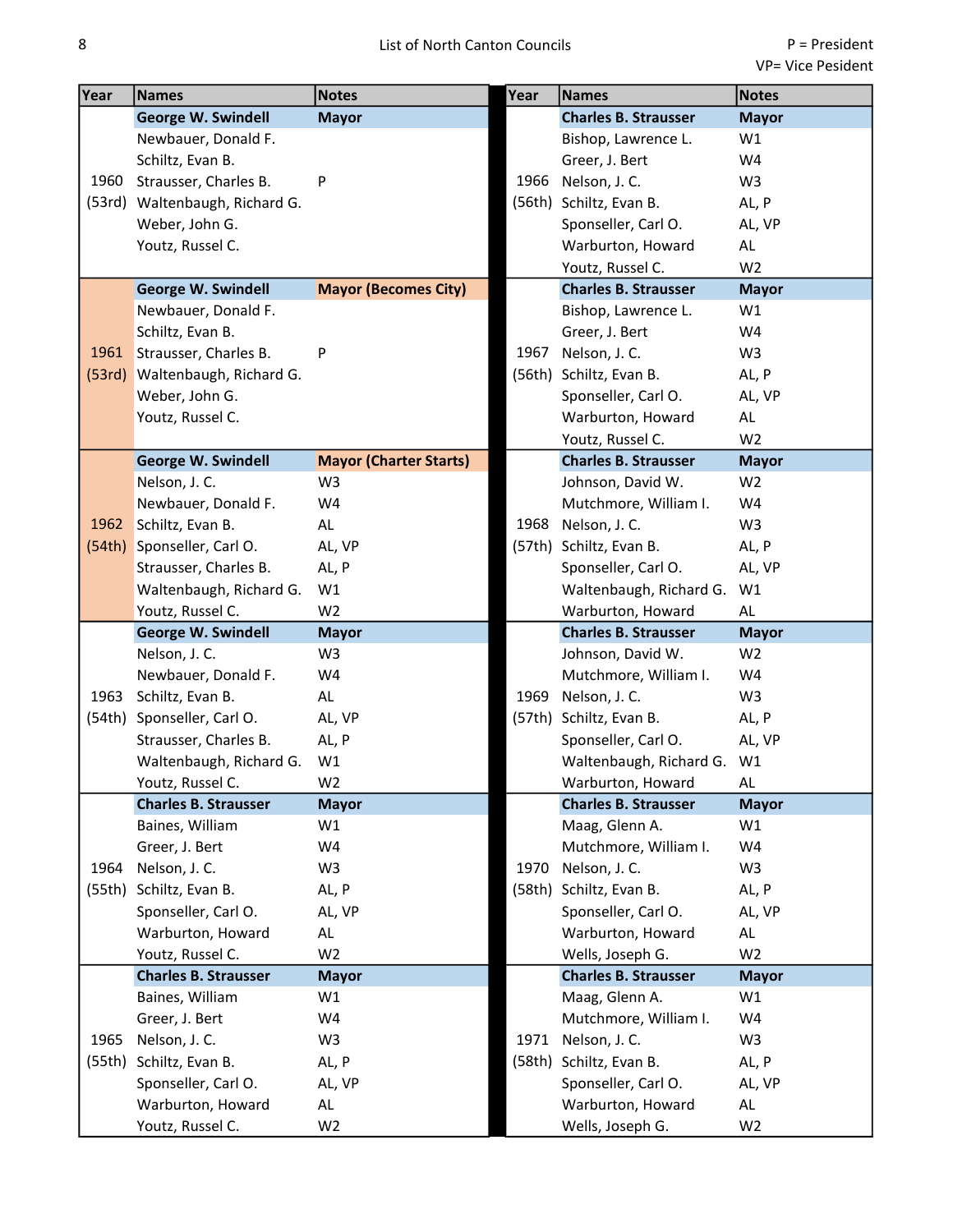| Year   | <b>Names</b>               | <b>Notes</b>               | Year | <b>Names</b>               | <b>Notes</b>          |
|--------|----------------------------|----------------------------|------|----------------------------|-----------------------|
|        | David W. Johnson           | <b>Mayor</b>               |      | <b>Charles B. Stausser</b> | <b>Mayor</b>          |
|        | Gerber, Dale C.            | AL                         |      | Blohm, Paul L.             | AL                    |
|        | Maag, Glenn A.             | W1                         |      | Bishop, Lawrence L.        | W1, Appt. in December |
| 1972   | Mutchmore, William I. W4   |                            | 1976 | Gluck, William A.          | W4                    |
|        | (59th) Nelson, J. C.       | W <sub>3</sub>             |      | (63rd) Grady, Dennis O.    | AL, P                 |
|        | Sponseller, Carl O.        | AL                         |      | Maag, Glenn A.             | AL, VP                |
|        | Strausser, Charles B.      | AL, P                      |      | Raye, Leslie               | W <sub>2</sub>        |
|        | Wehl, Glenn E.             | W2, VP                     |      | Schaffer, Ted F.           | W <sub>3</sub>        |
|        | David W. Johnson           | <b>Mayor</b>               |      | <b>Charles B. Stausser</b> | <b>Mayor</b>          |
|        | Gerber, Dale C.            | AL                         |      | Blohm, Paul L.             | AL                    |
|        | Maag, Glenn A.             | W1                         |      | Bishop, Lawrence L.        | W1                    |
| 1973   | Mutchmore, William I. W4   |                            | 1977 | Gluck, William A.          | W4                    |
|        | (59th) Nelson, J. C.       | W <sub>3</sub>             |      | (63rd) Grady, Dennis O.    | AL, P                 |
|        | Sponseller, Carl O.        | <b>AL</b>                  |      | Maag, Glenn A.             | AL                    |
|        | Strausser, Charles B.      | AL, P                      |      | Raye, Leslie               | W2, VP                |
|        | Wehl, Glenn E.             | W2, VP                     |      | Schaffer, Ted F.           | W3                    |
|        | David W. Johnson           | <b>Mayor</b>               |      | Dennis O. Grady            | <b>Mayor</b>          |
|        | Blohm, Paul L.             | W4                         |      | Blohm, Paul L.             | AL, P                 |
|        | Clark, David G.            | W3, Appt. to AL in Dec.    |      | Boyajian, John M.          | W <sub>3</sub>        |
| 1974   | Gerber, Dale C.            | AL, VP                     | 1978 | Hill, Thomas E.            | W1                    |
|        | (60th) Maag, Glenn A.      | W1                         |      | (64th) Hines, William R.   | AL                    |
|        | Strausser, Charles B.      | AL, P, Appt. Mayor in Dec. |      | Maag, Glenn A.             | AL, VP                |
|        | Swindell, George W.        | AL                         |      | Waltenbaugh, Richard G. W4 |                       |
|        | Wells, Joseph G.           | W <sub>2</sub>             |      | Willaman, Daun             | W <sub>2</sub>        |
|        | <b>Charles B. Stausser</b> | <b>Mayor</b>               |      | Dennis O. Grady            | <b>Mayor</b>          |
|        | Blohm, Paul L.             | W4                         |      | Blohm, Paul L.             | AL                    |
|        | Clark, David G.            | AL, VP                     |      | Boyajian, John M.          | W <sub>3</sub>        |
|        | 1974 Gerber, Dale C.       | AL, P                      |      | 1979 Hill, Thomas E.       | W1, VP                |
| (61st) | Maag, Glenn A.             | W1                         |      | (64th) Hines, William R.   | AL, P                 |
|        | Schaffer, Ted F.           | W3, Appt. in December      |      | Maag, Glenn A.             | AL                    |
|        | Swindell, George W.        | AL.                        |      | Waltenbaugh, Richard G. W4 |                       |
|        | Wells, Joseph G.           | W <sub>2</sub>             |      | Willaman, Daun             | W <sub>2</sub>        |
|        | <b>Charles B. Stausser</b> | <b>Mayor</b>               |      | Dennis O. Grady            | <b>Mayor</b>          |
|        | Blohm, Paul L.             | W4                         |      | Blohm, Paul L.             | W4                    |
|        | Clark, David G.            | AL, VP                     |      | Boyajian, John M.          | W3, P                 |
| 1975   | Gerber, Dale C.            | AL, P                      | 1980 | Hill, Thomas E.            | W1, Res. In August    |
| (61st) | Maag, Glenn A.             | W1                         |      | (65th) Hines, William R.   | AL, VP                |
|        | Schaffer, Ted F.           | W3                         |      | Maag, Glenn A.             | AL                    |
|        | Swindell, George W.        | AL                         |      | Morrow, Timothy            | W <sub>2</sub>        |
|        | Wells, Joseph G.           | W <sub>2</sub>             |      | Willaman, Daun             | AL                    |
|        | <b>Charles B. Stausser</b> | <b>Mayor</b>               |      | Dennis O. Grady            | <b>Mayor</b>          |
|        | Blohm, Paul L.             | AL                         |      | Blohm, Paul L.             | W4                    |
|        | Clark, David G.            | AL, P, Res. In November    |      | Boyajian, John M.          | W3, P                 |
| 1976   | Gluck, William A.          | W4                         | 1980 | Hines, William R.          | AL, VP                |
|        | (62nd) Grady, Dennis O.    | AL, VP                     |      | (66th) Maag, Glenn A.      | AL                    |
|        | Maag, Glenn A.             | W1, Appt. AL in December   |      | Morrow, Timothy            | W <sub>2</sub>        |
|        | Raye, Leslie               | W2, 100th councilperson    |      | Wechter, Gary              | W1, Appt. in August   |
|        | Schaffer, Ted F.           | W3                         |      | Willaman, Daun             | AL                    |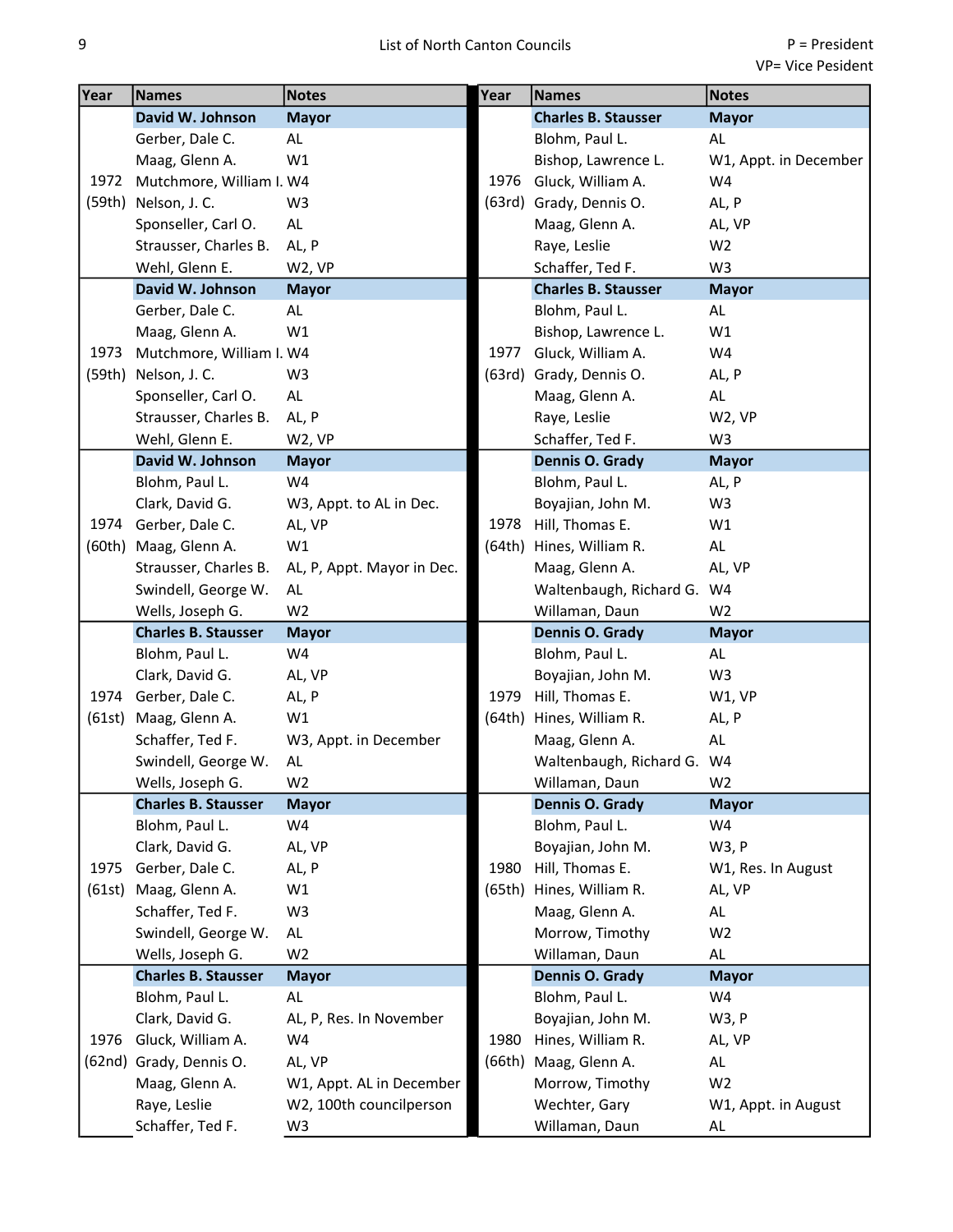| Year   | <b>Names</b>            | <b>Notes</b>               | Year   | <b>Names</b>             | <b>Notes</b>           |
|--------|-------------------------|----------------------------|--------|--------------------------|------------------------|
|        | Dennis O. Grady         | <b>Mayor (Term Change)</b> |        | <b>William R. Hines</b>  | <b>Mayor</b>           |
|        | Blohm, Paul L.          | W4                         |        | Boyajian, John M.        | W3, P                  |
|        | Boyajian, John M.       | W3, P                      |        | Grady, Joseph            | AL.                    |
| 1981   | Hines, William R.       | AL, VP                     | 1986   | Maag, Glenn A.           | AL                     |
| (66th) | Maag, Glenn A.          | AL                         |        | (70th) Revoldt, Daryl L. | W4, VP                 |
|        | Morrow, Timothy         | W <sub>2</sub>             |        | Rice, Thomas E.          | AL                     |
|        | Wechter, Gary           | W1                         |        | Wechter, Gary            | W1                     |
|        | Willaman, Daun          | AL                         |        | Willaman, Daun           | W2, Appt. in June      |
|        | Dennis O. Grady         | <b>Mayor</b>               |        | <b>William R. Hines</b>  | <b>Mayor</b>           |
|        | Boyajian, John M.       | W3, P                      |        | Boyajian, John M.        | W3, P                  |
|        | Hines, William R.       | $\mathsf{AL}$              |        | Grady, Joseph            | AL                     |
| 1982   | Maag, Glenn A.          | AL, VP                     | 1987   | Maag, Glenn A.           | AL                     |
|        | (67th) Morrow, Timothy  | W <sub>2</sub>             |        | (70th) Revoldt, Daryl L. | W4, VP                 |
|        | Revoldt, Daryl L.       | W4, First with new term    |        | Rice, Thomas E.          | AL                     |
|        | Wechter, Gary           | W1                         |        | Wechter, Gary            | W1                     |
|        | Willaman, Daun          | AL                         |        | Willaman, Daun           | W <sub>2</sub>         |
|        | <b>Dennis O. Grady</b>  | <b>Mayor</b>               |        | <b>William R. Hines</b>  | <b>Mayor</b>           |
|        | Boyajian, John M.       | W3, P                      |        | Boyajian, John M.        | W3, P                  |
|        | Hines, William R.       | <b>AL</b>                  |        | Grady, Joseph            | AL                     |
| 1983   | Maag, Glenn A.          | AL, VP                     | 1988   | Maag, Glenn A.           | AL                     |
|        | (67th) Morrow, Timothy  | W <sub>2</sub>             |        | (70th) Revoldt, Daryl L. | W4, VP                 |
|        | Revoldt, Daryl L.       | W4                         |        | Rice, Thomas E.          | AL, Res. December 31st |
|        | Wechter, Gary           | W1                         |        | Wechter, Gary            | W1                     |
|        | Willaman, Daun          | <b>AL</b>                  |        | Willaman, Daun           | W <sub>2</sub>         |
|        | <b>William R. Hines</b> | <b>Mayor</b>               |        | <b>William R. Hines</b>  | <b>Mayor</b>           |
|        | Boyajian, John M.       | W3, P                      |        | Blohm, Paul L.           | AL, Appt. in January   |
|        | Maag, Glenn A.          | AL, VP                     |        | Boyajian, John M.        | W3, P                  |
| 1984   | Morrow, Timothy         | W <sub>2</sub>             | 1989   | Grady, Joseph            | AL                     |
| (68th) | Revoldt, Daryl L.       | W4                         | (71st) | Maag, Glenn A.           | AL                     |
|        | Rice, Thomas E.         | AL                         |        | Revoldt, Daryl L.        | W4, VP                 |
|        | Wechter, Gary           | W1                         |        | Wechter, Gary            | W1                     |
|        | Willaman, Daun          | AL                         |        | Willaman, Daun           | W <sub>2</sub>         |
|        | <b>William R. Hines</b> | <b>Mayor</b>               |        | <b>William R. Hines</b>  | <b>Mayor</b>           |
|        | Boyajian, John M.       | W3, P                      |        | Blohm, Paul L.           | AL                     |
|        | Maag, Glenn A.          | AL                         |        | Boyajian, John M.        | W3, P                  |
| 1985   | Morrow, Timothy         | W <sub>2</sub>             | 1990   | Grady, Joseph            | AL                     |
| (68th) | Revoldt, Daryl L.       | W4, VP                     |        | (71st) Maag, Glenn A.    | AL                     |
|        | Rice, Thomas E.         | AL.                        |        | Revoldt, Daryl L.        | W4, VP                 |
|        | Wechter, Gary           | W1                         |        | Wechter, Gary            | W1                     |
|        | Willaman, Daun          | <b>AL</b>                  |        | Willaman, Daun           | W <sub>2</sub>         |
|        | <b>William R. Hines</b> | <b>Mayor</b>               |        | <b>William R. Hines</b>  | <b>Mayor</b>           |
|        | Boyajian, John M.       | W3, P                      |        | Blohm, Paul L.           | AL                     |
|        | Grady, Joseph           | AL                         |        | Boyajian, John M.        | W3, P                  |
| 1986   | Maag, Glenn A.          | AL                         |        | 1991 Grady, Joseph       | AL                     |
| (69th) | Morrow, Timothy         | W2, Res. In June           | (71st) | Maag, Glenn A.           | AL                     |
|        | Revoldt, Daryl L.       | W4, VP                     |        | Revoldt, Daryl L.        | W4, VP                 |
|        | Rice, Thomas E.         | AL                         |        | Wechter, Gary            | W1                     |
|        | Wechter, Gary           | W1                         |        | Willaman, Daun           | W <sub>2</sub>         |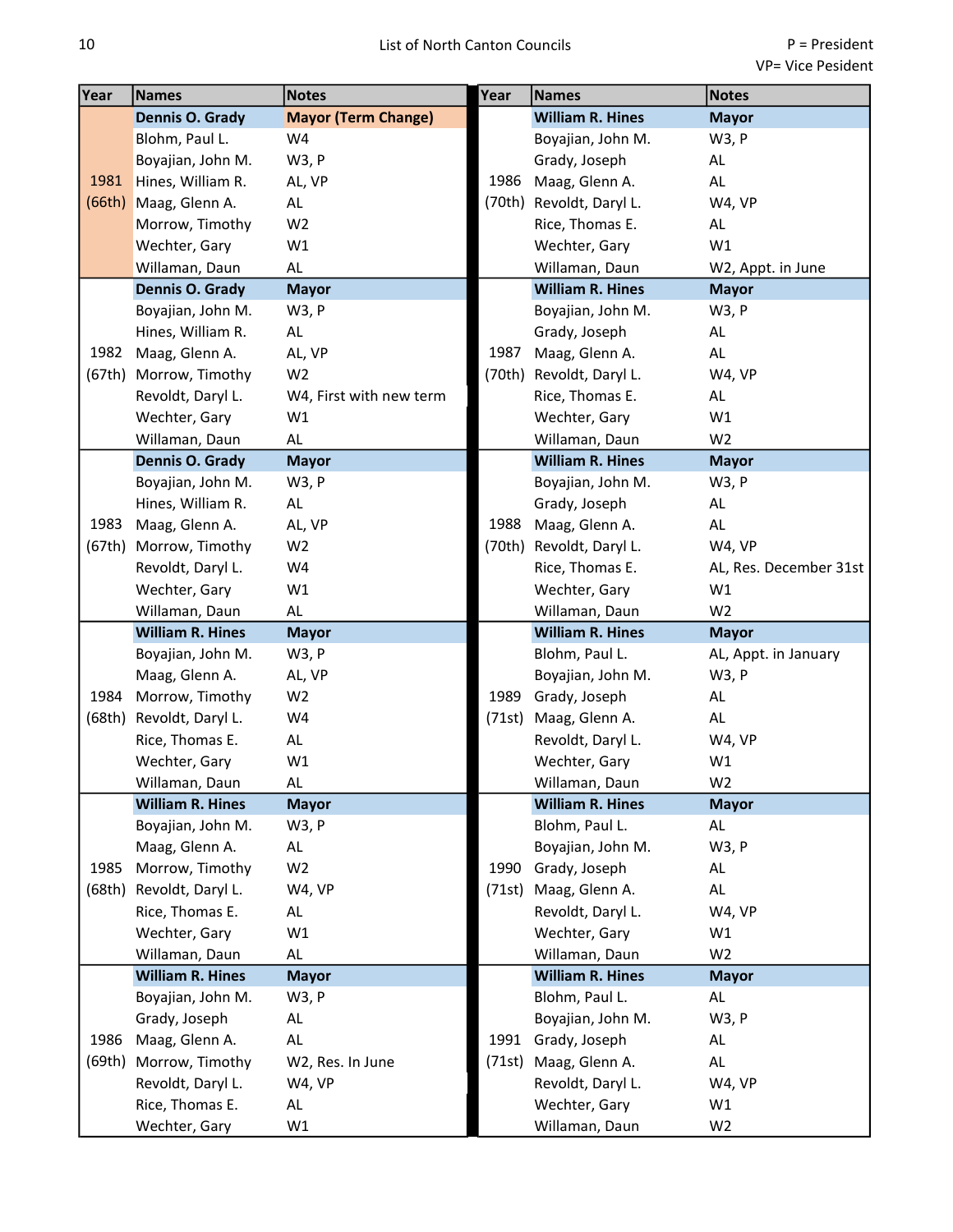| Year   | <b>Names</b>             | <b>Notes</b>        | Year   | <b>Names</b>            | <b>Notes</b>              |
|--------|--------------------------|---------------------|--------|-------------------------|---------------------------|
|        | <b>William R. Hines</b>  | <b>Mayor</b>        |        | <b>William R. Hines</b> | <b>Mayor</b>              |
|        | Blohm, Paul L.           | AL.                 |        | Blohm, Paul L.          | AL, P                     |
|        | Boyajian, John M.        | W3, P, Res. In July |        | Foltz, Douglas          | W1                        |
| 1992   | Maag, Glenn A.           | AL.                 | 1997   | McLaughlin, Rick        | W3                        |
|        | (72nd) Revoldt, Daryl L. | W4, VP              | (75th) | Revoldt, Daryl L.       | W4                        |
|        | Sarbach, Greg            | W <sub>2</sub>      |        | Sarbach, Greg           | W <sub>2</sub>            |
|        | Wechter, Gary            | W1                  |        | Watkins, Timothy        | AL, VP                    |
|        | Wernet, Greg             | AL.                 |        | Wernet, Greg            | AL.                       |
|        | <b>William R. Hines</b>  | <b>Mayor</b>        |        | <b>William R. Hines</b> | <b>Mayor</b>              |
|        | Blohm, Paul L.           | AL.                 |        | Brand, Carl             | AL                        |
|        | Maag, Glenn A.           | <b>AL</b>           |        | Foltz, Douglas          | W1                        |
| 1992   | McLaughlin, Rick         | W3, Appt. in August | 1998   | McLaughlin, Rick        | W3,VP                     |
|        | (73rd) Revoldt, Daryl L. | W4, P               |        | (76th) Morrow, Timothy  | W <sub>2</sub>            |
|        | Sarbach, Greg            | W <sub>2</sub>      |        | Revoldt, Daryl L.       | W4, P, Appt. Mayor in Sed |
|        | Wechter, Gary            | W1                  |        | Thomas, Chris           | AL                        |
|        | Wernet, Greg             | AL.                 |        | Wernet, Greg            | <b>AL</b>                 |
|        | <b>William R. Hines</b>  | <b>Mayor</b>        |        | Daryl L. Revoldt        | <b>Mayor</b>              |
|        | Blohm, Paul L.           | $\mathsf{AL}$       |        | Brand, Carl             | AL                        |
|        | Maag, Glenn A.           | <b>AL</b>           |        | Foltz, Douglas          | W1                        |
| 1993   | McLaughlin, Rick         | W <sub>3</sub>      | 1998   | McLaughlin, Rick        | W3, P                     |
| (73rd) | Revoldt, Daryl L.        | W4, P               | (77th) | Morrow, Timothy         | W <sub>2</sub>            |
|        | Sarbach, Greg            | W <sub>2</sub>      |        | Snyder, Jon             | W4, Appt. in September    |
|        | Wechter, Gary            | W1, VP              |        | Thomas, Chris           | AL                        |
|        | Wernet, Greg             | AL.                 |        | Wernet, Greg            | AL, VP                    |
|        | <b>William R. Hines</b>  | <b>Mayor</b>        |        | Daryl L. Revoldt        | <b>Mayor</b>              |
|        | Blohm, Paul L.           | AL                  |        | Brand, Carl             | AL                        |
|        | McLaughlin, Rick         | W3, VP              |        | Foltz, Douglas          | W1, VP                    |
| 1994   | Revoldt, Daryl L.        | W4, P               | 1999   | McLaughlin, Rick        | W <sub>3</sub>            |
| (74th) | Sarbach, Greg            | W <sub>2</sub>      | (77th) | Morrow, Timothy         | W <sub>2</sub>            |
|        | Watkins, Timothy         | AL                  |        | Snyder, Jon             | W4                        |
|        | Wechter, Gary            | W1                  |        | Thomas, Chris           | AL                        |
|        | Wernet, Greg             | AL                  |        | Wernet, Greg            | AL, P                     |
|        | <b>William R. Hines</b>  | <b>Mayor</b>        |        | Daryl L. Revoldt        | <b>Mayor</b>              |
|        | Blohm, Paul L.           | AL                  |        | Foltz, Douglas          | W1                        |
|        | McLaughlin, Rick         | W <sub>3</sub>      |        | Magel, Kathleen         | AL                        |
| 1995   | Revoldt, Daryl L.        | W4, P               | 2000   | McLaughlin, Rick        | W <sub>3</sub>            |
| (74th) | Sarbach, Greg            | W2, VP              | (78th) | Rice, Thomas E.         | AL                        |
|        | Watkins, Timothy         | AL                  |        | Sarbach, Greg           | W <sub>2</sub>            |
|        | Wechter, Gary            | W1                  |        | Snyder, Jon             | W4, P                     |
|        | Wernet, Greg             | AL                  |        | Thomas, Chris           | AL, VP, Res. In July      |
|        | <b>William R. Hines</b>  | <b>Mayor</b>        |        | Daryl L. Revoldt        | <b>Mayor</b>              |
|        | Blohm, Paul L.           | AL, P               |        | Foltz, Douglas          | W1                        |
|        | Foltz, Douglas           | W1                  |        | Magel, Kathleen         | AL                        |
| 1996   | McLaughlin, Rick         | W <sub>3</sub>      | 2000   | McLaughlin, Rick        | W <sub>3</sub>            |
| (75th) | Revoldt, Daryl L.        | W4                  | (78th) | Rice, Thomas E.         | AL                        |
|        | Sarbach, Greg            | W <sub>2</sub>      |        | Sarbach, Greg           | W2, VP                    |
|        | Watkins, Timothy         | AL, VP              |        | Snyder, Jon             | W4, P                     |
|        | Wernet, Greg             | AL                  |        | Wiley, Don              | AL, Appt. in July         |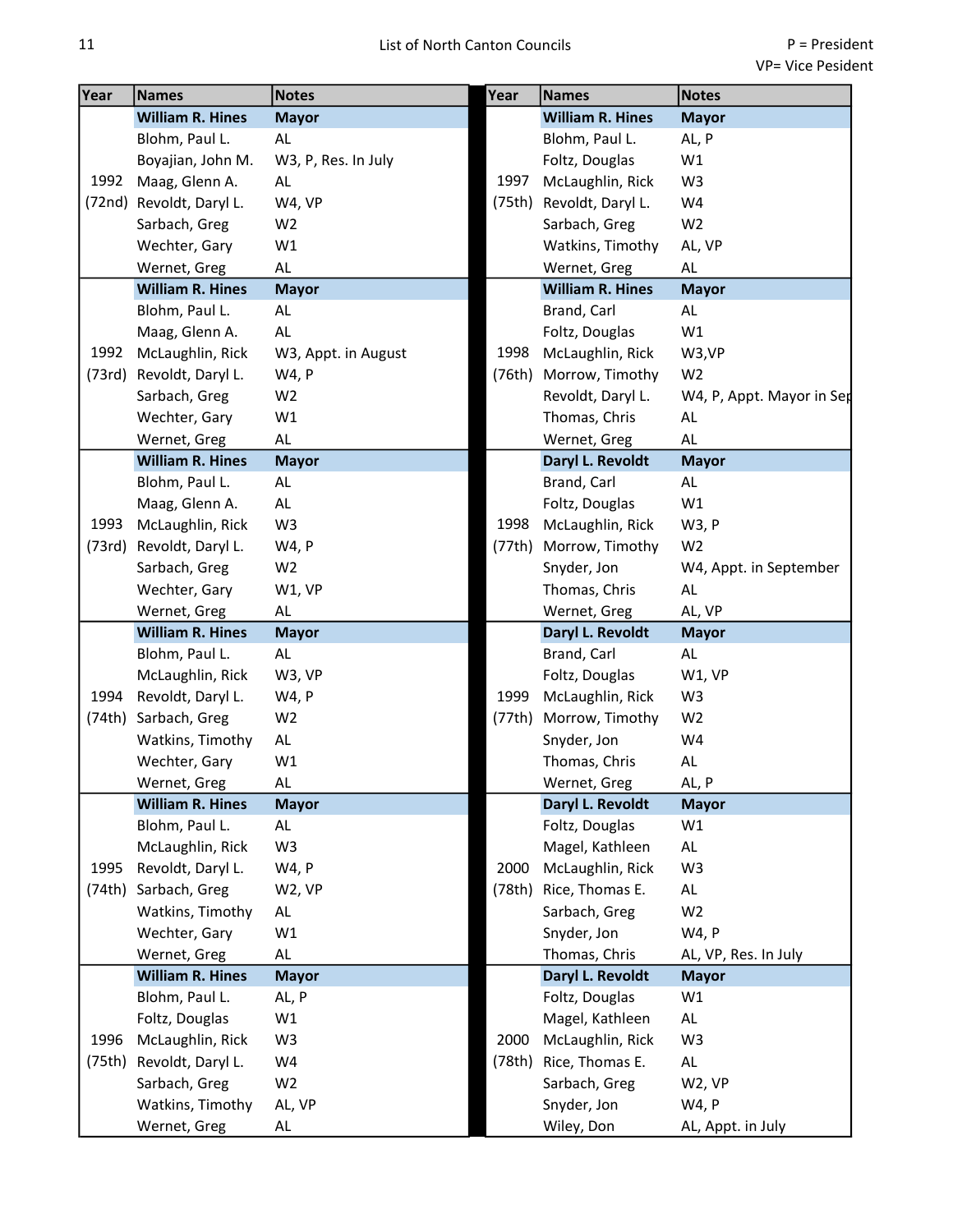| Year   | <b>Names</b>          | <b>Notes</b>               | Year   | <b>Names</b>          | <b>Notes</b>           |
|--------|-----------------------|----------------------------|--------|-----------------------|------------------------|
|        | Daryl L. Revoldt      | <b>Mayor</b>               |        | <b>Thomas E. Rice</b> | <b>Mayor</b>           |
|        | Foltz, Douglas        | W1                         |        | DeOrio, Patrick       | AL                     |
|        | Magel, Kathleen       | AL                         |        | Foltz, Douglas        | W1, P                  |
| 2001   | McLaughlin, Rick      | W <sub>3</sub>             | 2006   | Hines, Susan          | AL                     |
| (78th) | Rice, Thomas E.       | AL, P, Appt. Mayor in July |        | (82nd) Lane, Doug     | W <sub>3</sub>         |
|        | Sarbach, Greg         | W <sub>2</sub>             |        | Magel, Kathleen       | W2, VP, 1st Female VP  |
|        | Snyder, Jon           | W4, VP                     |        | Repace, Jim           | AL.                    |
|        | Wiley, Don            | AL                         |        | Snyder, Jon           | W4                     |
|        | <b>Thomas E. Rice</b> | <b>Mayor</b>               |        | <b>Thomas E. Rice</b> | <b>Mayor</b>           |
|        | Foltz, Douglas        | W1                         |        | DeOrio, Patrick       | AL                     |
|        | Kiesling, Marcia      | AL, Appt. in July          |        | Foltz, Douglas        | W1, P                  |
| 2001   | Magel, Kathleen       | AL                         | 2007   | Hines, Susan          | AL                     |
| (79th) | McLaughlin, Rick      | W <sub>3</sub>             |        | (82nd) Lane, Doug     | W <sub>3</sub>         |
|        | Sarbach, Greg         | W2, VP                     |        | Magel, Kathleen       | W2, VP                 |
|        | Snyder, Jon           | W4, P                      |        | Repace, Jim           | AL                     |
|        | Wiley, Don            | AL                         |        | Snyder, Jon           | W4                     |
|        | <b>Thomas E. Rice</b> | <b>Mayor</b>               |        | David J. Held         | <b>Mayor</b>           |
|        | Foltz, Douglas        | W1                         |        | Davies, Jeff          | W <sub>3</sub>         |
|        | Kiesling, Marcia      | AL.                        |        | DeOrio, Patrick       | AL                     |
| 2002   | Lindower, David       | W <sub>2</sub>             | 2008   | Foltz, Douglas        | W1                     |
| (80th) | Magel, Kathleen       | AL.                        | (83rd) | Kiesling, Marcia      | AL.                    |
|        | McLaughlin, Rick      | W3, VP                     |        | Revoldt, Daryl L.     | AL, P                  |
|        | Osborne, Chuck        | AL.                        |        | Snyder, Jon           | W4, VP                 |
|        | Snyder, Jon           | W4, P                      |        | Wright, David         | W2, Res. December 31st |
|        | <b>Thomas E. Rice</b> | <b>Mayor</b>               |        | David J. Held         | <b>Mayor</b>           |
|        | Foltz, Douglas        | W1                         |        | Davies, Jeff          | W <sub>3</sub>         |
|        | Kiesling, Marcia      | AL                         |        | DeOrio, Patrick       | AL                     |
| 2003   | Lindower, David       | W <sub>2</sub>             | 2009   | Foltz, Douglas        | W1                     |
| (80th) | Magel, Kathleen       | $\mathsf{AL}$              | (84th) | Kiesling, Marcia      | AL.                    |
|        | McLaughlin, Rick      | W3, VP                     |        | Peters, Daniel J.     | W2, Appt. in January   |
|        | Osborne, Chuck        | AL                         |        | Revoldt, Daryl L.     | AL, P                  |
|        | Snyder, Jon           | W4, P                      |        | Snyder, Jon           | W4, VP                 |
|        | <b>Thomas E. Rice</b> | <b>Mayor</b>               |        | David J. Held         | <b>Mayor</b>           |
|        | Foltz, Douglas        | W1, VP                     |        | Davies, Jeff          | W <sub>3</sub>         |
|        | Kiesling, Marcia      | AL                         |        | DeOrio, Patrick       | AL                     |
| 2004   | Lane, Doug            | W <sub>3</sub>             | 2010   | Foltz, Douglas        | W1                     |
| (81st) | Lindower, David       | W <sub>2</sub>             | (84th) | Kiesling, Marcia      | <b>AL</b>              |
|        | Peters, Daniel J.     | AL                         |        | Peters, Daniel J.     | W <sub>2</sub>         |
|        | Sarbach, Greg         | AL                         |        | Revoldt, Daryl L.     | AL, P                  |
|        | Snyder, Jon           | W4, P                      |        | Snyder, Jon           | W4, VP                 |
|        | <b>Thomas E. Rice</b> | <b>Mayor</b>               |        | David J. Held         | <b>Mayor</b>           |
|        | Foltz, Douglas        | W1                         |        | Davies, Jeff          | W <sub>3</sub>         |
|        | Kiesling, Marcia      | AL                         |        | DeOrio, Patrick       | AL                     |
| 2005   | Lane, Doug            | W3                         | 2011   | Foltz, Douglas        | W1                     |
| (81st) | Lindower, David       | W <sub>2</sub>             | (84th) | Kiesling, Marcia      | AL                     |
|        | Peters, Daniel J.     | AL.                        |        | Peters, Daniel J.     | W <sub>2</sub>         |
|        | Sarbach, Greg         | AL, VP                     |        | Revoldt, Daryl L.     | AL, P, Res. In March   |
|        | Snyder, Jon           | W4, P                      |        | Snyder, Jon           | W4, VP                 |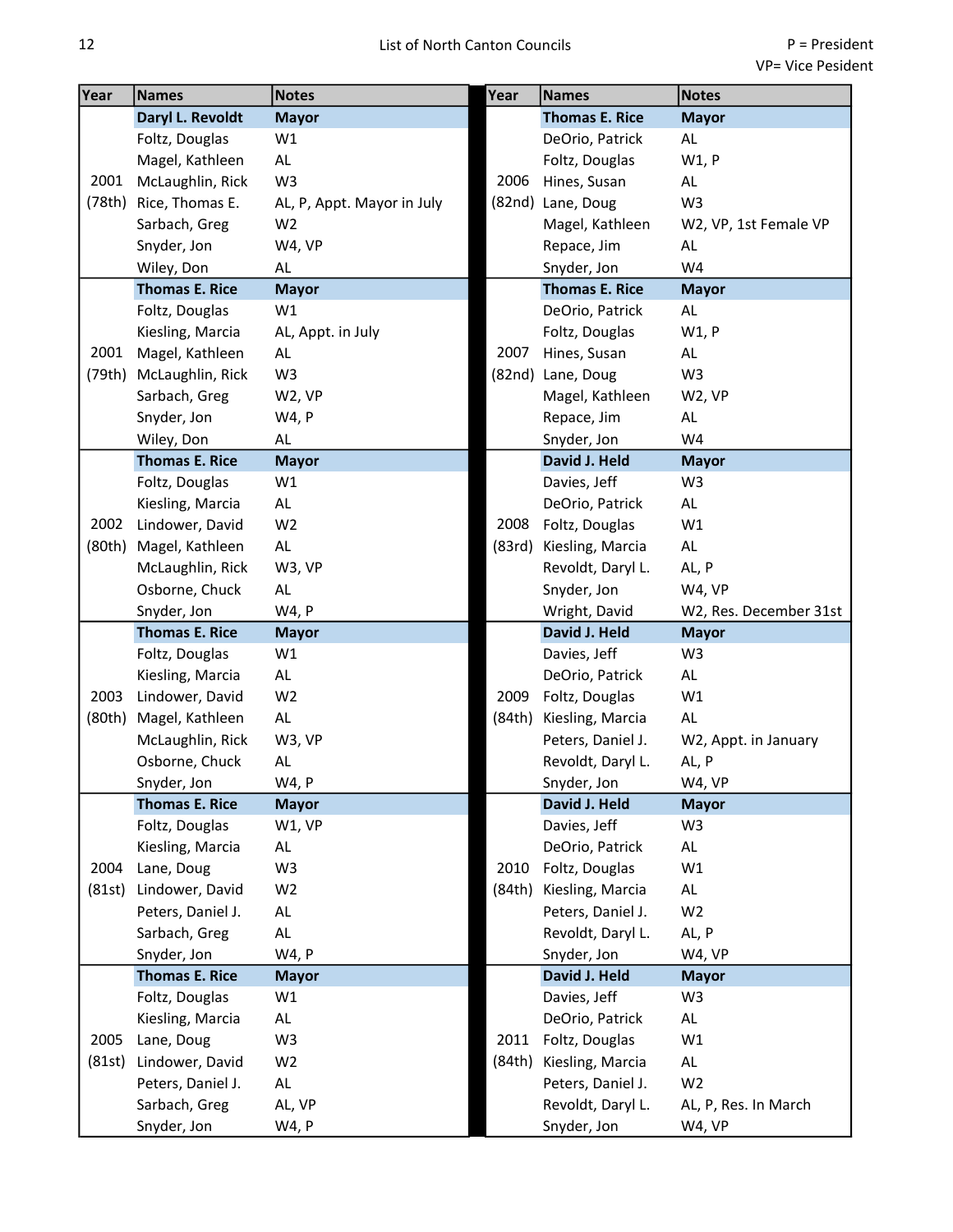| Year         | <b>Names</b>          | <b>Notes</b>          | Year   | <b>Names</b>             | <b>Notes</b>   |
|--------------|-----------------------|-----------------------|--------|--------------------------|----------------|
|              | David J. Held         | <b>Mayor</b>          |        | David J. Held            | <b>Mayor</b>   |
|              | Cerreta, Mark         | AL, Appt. in March    |        | Cerreta, Mark            | AL             |
|              | Davies, Jeff          | W <sub>3</sub>        |        | Foltz, Douglas           | W1, VP         |
| 2011         | DeOrio, Patrick       | AL                    | 2015   | Fonte, Dominic           | W4             |
|              | (85th) Foltz, Douglas | W1, VP                |        | (88th) Griffith, Daniel  | AL             |
|              | Kiesling, Marcia      | AL                    |        | Kiesling, Marcia         | AL             |
|              | Peters, Daniel J.     | W <sub>2</sub>        |        | Peters, Daniel J.        | W2, P          |
|              | Snyder, Jon           | W4, P                 |        | Werren, Stephanie        | W <sub>3</sub> |
|              | David J. Held         | <b>Mayor</b>          |        | David J. Held            | <b>Mayor</b>   |
|              | Cerreta, Mark         | AL                    |        | Cerreta, Mark            | AL             |
|              | Foltz, Douglas        | W1, VP                |        | Foltz, Douglas           | W1, VP         |
| 2012         | Fox, Timothy L.       | W3, Res. in September |        | 2016 Fonte, Dominic      | W4             |
| (86th)       | Griffith, Daniel      | AL                    | (88th) | Griffith, Daniel         | AL             |
|              | Kiesling, Marcia      | AL                    |        | Kiesling, Marcia         | AL             |
|              | Peters, Daniel J.     | W <sub>2</sub>        |        | Peters, Daniel J.        | W2, P          |
|              | Snyder, Jon           | W4, P                 |        | Werren, Stephanie        | W <sub>3</sub> |
|              | David J. Held         | <b>Mayor</b>          |        | David J. Held            | <b>Mayor</b>   |
|              | Cerreta, Mark         | AL                    |        | Cerreta, Mark            | AL.            |
|              | Foltz, Douglas        | W1, VP                |        | Foltz, Douglas           | W1, VP         |
| 2012         | Griffith, Daniel      | AL                    | 2017   | Fonte, Dominic           | W4             |
| (87th)       | Kiesling, Marcia      | AL                    | (88th) | Griffith, Daniel         | AL             |
|              | Peters, Daniel J.     | W <sub>2</sub>        |        | Kiesling, Marcia         | AL             |
|              | Snyder, Jon           | W4, P                 |        | Peters, Daniel J.        | W2, P          |
|              | Werren, Stephanie     | W <sub>3</sub>        |        | Werren, Stephanie        | W <sub>3</sub> |
|              | David J. Held         | <b>Mayor</b>          |        | David J. Held            | <b>Mayor</b>   |
|              | Cerreta, Mark         | AL                    |        | Cerreta, Mark            | AL             |
|              | Foltz, Douglas        | W1                    |        | Foltz, Douglas           | W1, VP         |
| 2013         | Griffith, Daniel      | AL                    |        | 2018 Fonte, Dominic      | W4             |
| (87th)       | Kiesling, Marcia      | AL, VP                |        | (89th) Kiesling, Marcia  | AL             |
|              | Peters, Daniel J.     | W <sub>2</sub>        |        | Peters, Daniel J.        | W2, P          |
|              | Snyder, Jon           | W4, P                 |        | Revoldt, Daryl L.        | AL             |
|              | Werren, Stephanie     | W <sub>3</sub>        |        | Werren, Stephanie        | W <sub>3</sub> |
| 2014<br>2014 | David J. Held         | <b>Mayor</b>          |        | David J. Held            | <b>Mayor</b>   |
|              | Cerreta, Mark         | AL                    |        | Cerreta, Mark            | AL             |
|              | Foltz, Douglas        | W1                    |        | Foltz, Douglas           | W1, VP         |
|              | Griffith, Daniel      | AL                    | 2019   | Fonte, Dominic           | W4             |
| (87th)       | Kiesling, Marcia      | AL, VP                | (89th) | Kiesling, Marcia         | AL             |
|              | Peters, Daniel J.     | W <sub>2</sub>        |        | Peters, Daniel J.        | W2, P          |
|              | Snyder, Jon           | W4, P, Res. in March  |        | Revoldt, Daryl L.        | AL             |
|              | Werren, Stephanie     | W <sub>3</sub>        |        | Werren, Stephanie        | W <sub>3</sub> |
|              | David J. Held         | <b>Mayor</b>          |        | <b>Stephan B. Wilder</b> | <b>Mayor</b>   |
|              | Cerreta, Mark         | AL                    |        | Cerreta, Mark            | AL             |
|              | Foltz, Douglas        | W1, VP                |        | Foltz, Douglas           | W1             |
|              | Fonte, Dominic        | W4, Appt. in June     | 2020   | Fonte, Dominic           | W4             |
| (88th)       | Griffith, Daniel      | AL                    |        | (90th) Peters, Daniel J. | W2, P          |
|              | Kiesling, Marcia      | AL                    |        | Revoldt, Daryl L.        | AL, VP         |
|              | Peters, Daniel J.     | W2, P                 |        | Stroia, Matthew          | AL             |
|              | Werren, Stephanie     | W3                    |        | Werren, Stephanie        | W <sub>3</sub> |